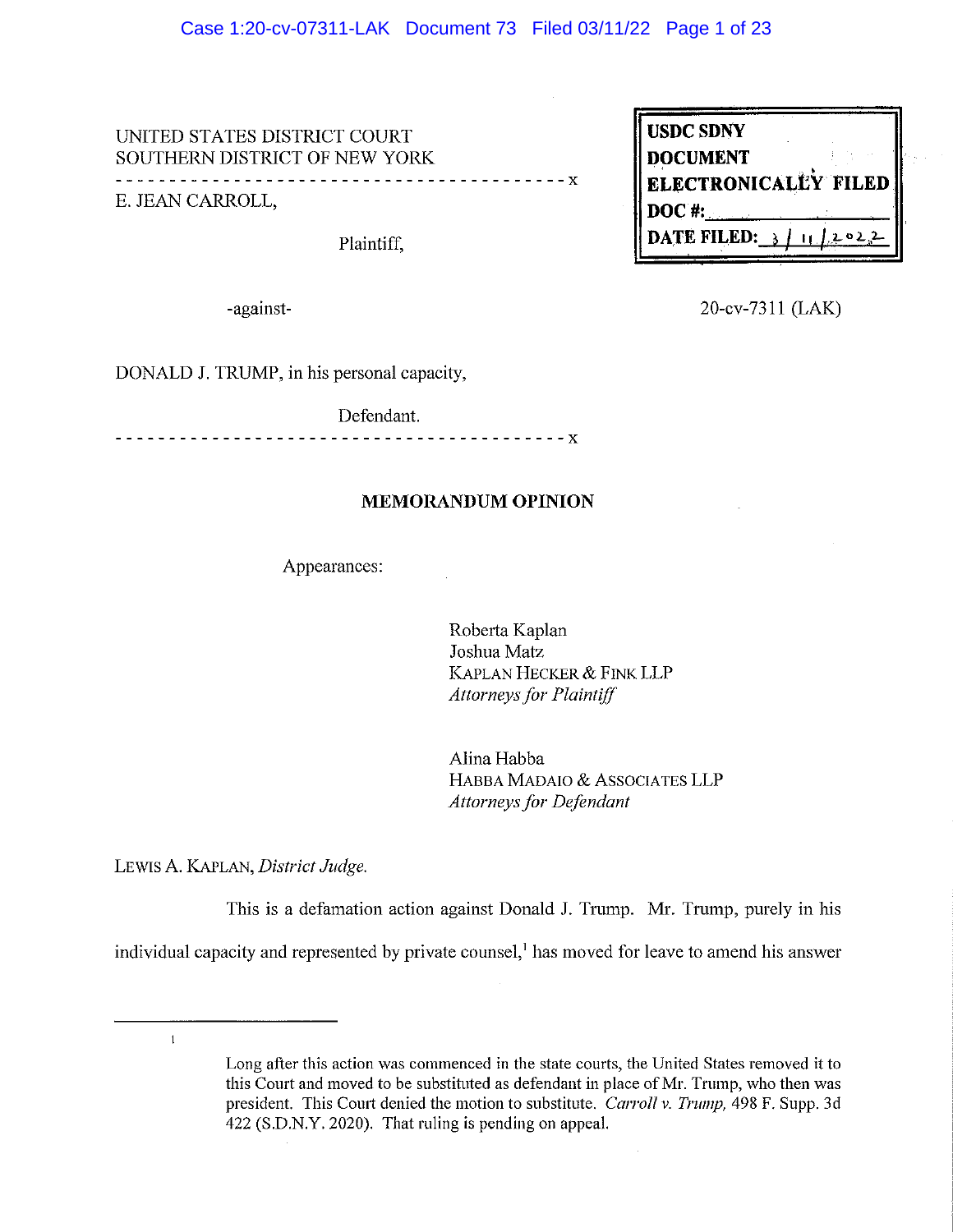### Case 1:20-cv-07311-LAK Document 73 Filed 03/11/22 Page 2 of 23

to assert an affirmative defense and counterclaim alleging that plaintiff's claim is baseless and interposed for harassment and other improper purposes. He proposes to seek damages and other relief under New York's so-called anti-SLAPP law. Plaintiff contends that the motion should be denied because (1) defendant has delayed unduly in seeking leave, (2) he seeks leave for dilatory purposes, (3) granting leave would be unduly prejudicial to her and, in any case, (4) leave would be futile because defendant's proposed affirmative defense and counterclaim would be subject to dismissal on motion. The Court assumes familiarity with its prior opinion, which describes the underlying factual dispute.

## Legal Standard

The standards governing this motion are clear.

First, as defendant concedes, futility of amendment warrants denial of leave to amend.<sup>2</sup> In other words, a court may deny leave to assert a counterclaim or defense that would not withstand a motion to dismiss or to strike.

Second, futility of amendment is not the only basis for denying leave to amend. While "leave to amend 'shall be freely given when justice so requires,'... a district court has discretion to deny leave for good reason, including futility, bad faith, undue delay, or undue prejudice to the opposing party."<sup>3</sup>

So we turn to these considerations.

 $\overline{a}$ 

 $\mathbf{3}$ 

 $\overline{2}$ 

Def. Reply Mem. (Dkt. 66) at 1, 5; Transcript, Feb. 22, 2022 (Dkt. 71) (hereinafter "Tr.") 3:4-7. All docket citations are to 20-cv-7311 (LAK) unless otherwise specified.

McCarthy v. Dun & Bradstreet Corp., 482 F.3d 184, 200 (2d. Cir. 2007) (quoting Foman v. Davis, 371 U.S. 178, 182 (1962)).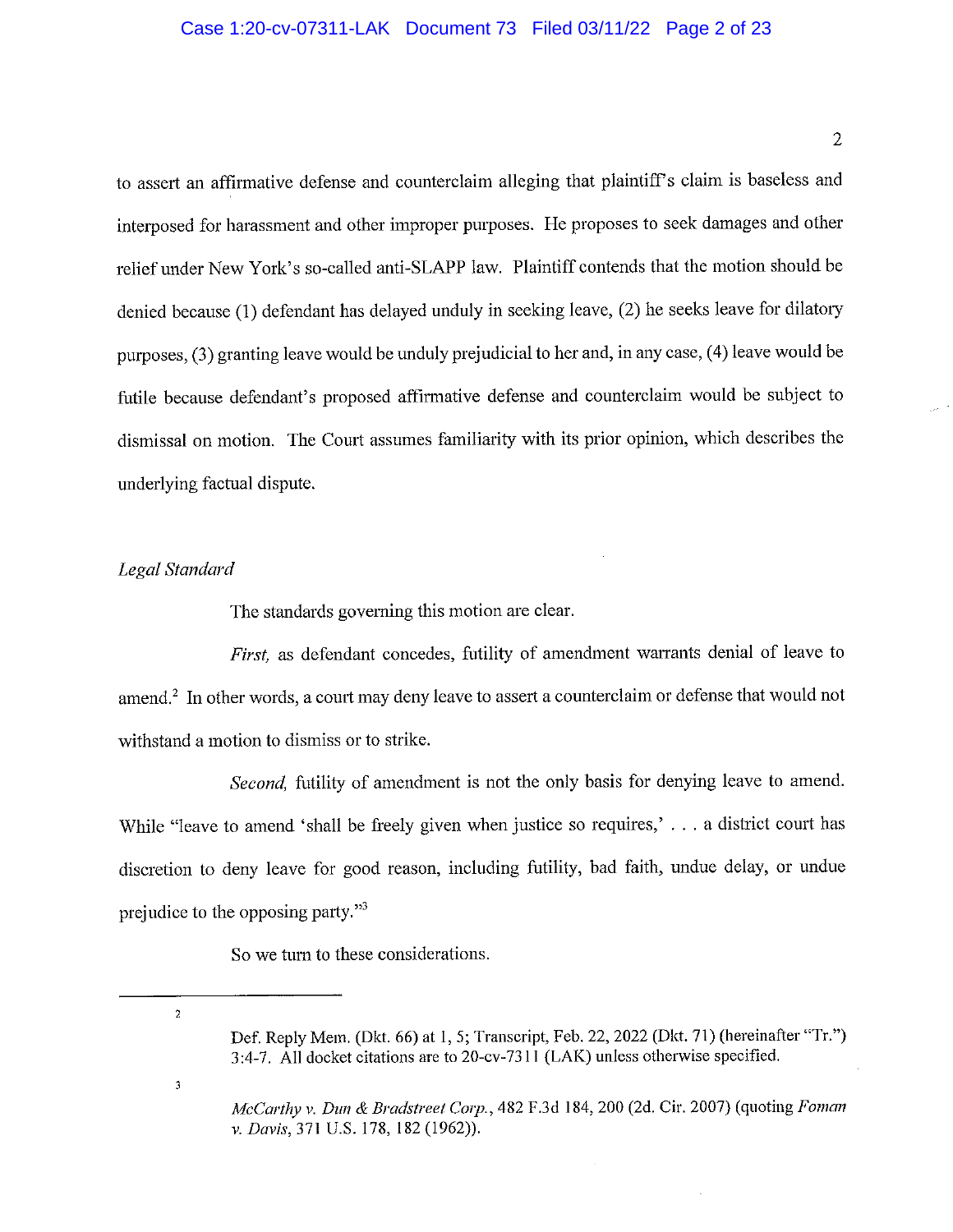## **Futility of Amendment**

## The Availability of a Futility Argument

As noted, defendant conceded, both in motion papers and at argument, that futility of amendment is a ground upon which leave to amend properly may be denied. Indeed, he went well beyond that. His motion papers assert, correctly, that:

> "it is undisputed that '[a]n amendment is futile if the proposed amended claim would not withstand a motion to dismiss pursuant to Rule 12(b)(6) of the Federal Rules of Civil Procedure.""4

Yet he argues that "it would be a fool's errand, and not to mention a waste of judicial time and resources, to defend the substantive merits of every potential use of the anti-SLAPP law that Defendant may have in this case."<sup>5</sup>

These two assertions – made on consecutive pages of defendant's memorandum – are inconsistent. In order to grant leave to amend, the Court may insist that the proposed amendment would not be futile, which requires the conclusion that the amended claim would be sufficient to withstand a motion to dismiss.<sup>6</sup> And in order to determine whether it would withstand a motion to dismiss, the Court must determine whether it pleads facts which, if proven, "plausibly

- $Id.$  at 6.
- 6

 $\overline{4}$ 

Dkt. 66 at 5 (citation omitted).

E.g., IBEW Loc. Union No. 58 Pension Tr. Fund & Annuity Fund v. Royal Bank of Scotland Grp., PLC, 783 F.3d 383, 389 (2d Cir. 2015) (noting a proposed amendment is futile if it "would fail . . . to state a claim under Rule  $12(b)(6)$ ") (quoting *Panther Partners Inc. v.* Ikanos Comme'ns, Inc., 681 F.3d 114, 119 (2d Cir. 2012)); 3 MOORE'S FEDERAL PRACTICE § 15.15 (2021); 6 WRIGHT & MILLER, FEDERAL PRACTICE & PROCEDURE: CIVIL § 1487 (3d ed. 2021).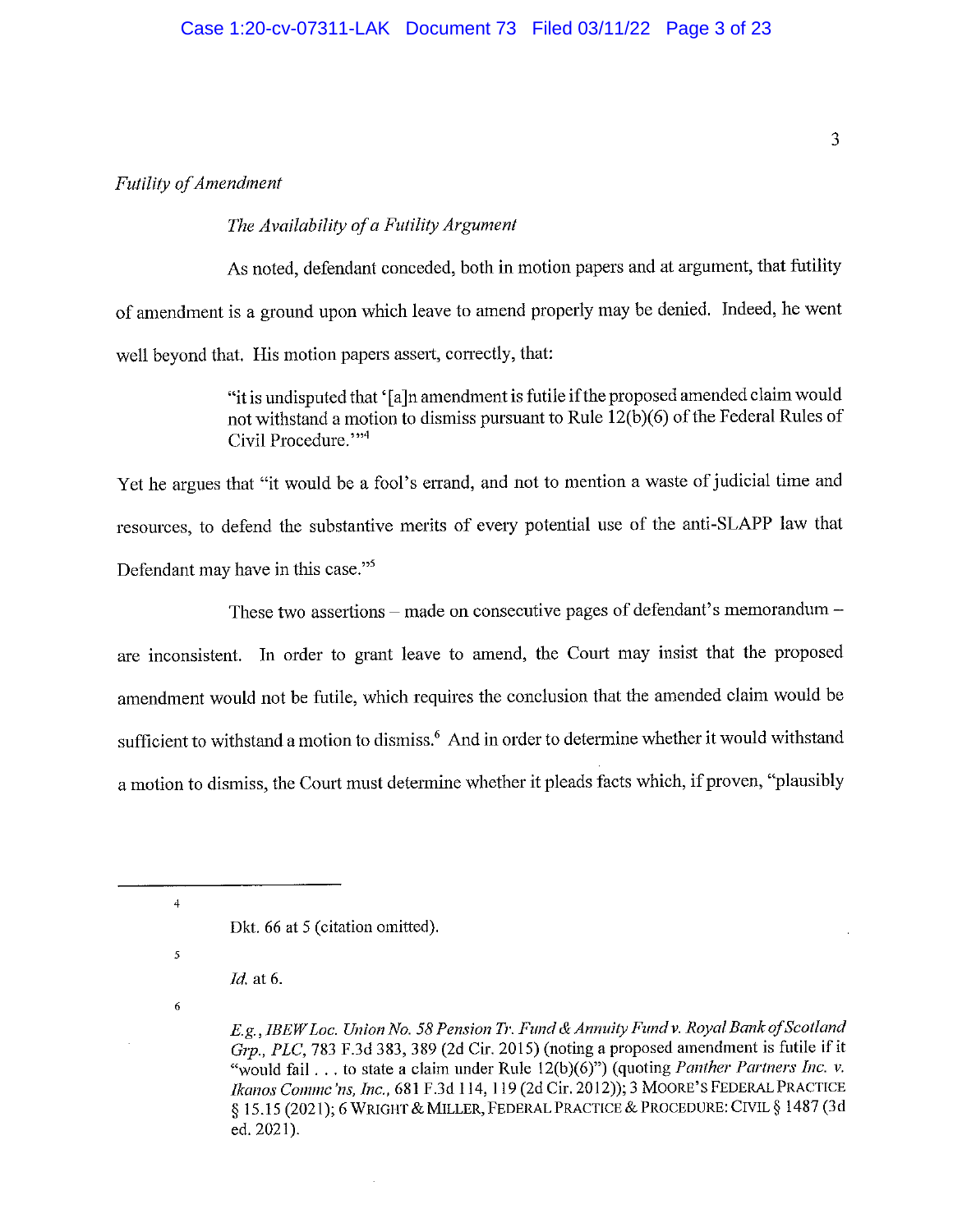give rise to an entitlement to relief."<sup>7</sup> It follows, therefore, that one cannot decide whether a proposed amendment would be futile without deciding its legal sufficiency.

But rejection of defendant's position is not warranted only by logic. His position simply is wrong. Federal courts – including courts in this circuit – regularly decide the legal sufficiency of proposed amended pleadings in order to decide whether leave to amend would be futile. And "the standard for denying leave to amend based on futility is the same as the standard for granting a motion to dismiss."<sup>8</sup> It routinely is applied to deny motions for leave to amend.

For example, in IBEW Local Union No. 58 Pension Trust Fund and Annuity Fund v. Royal Bank of Scotland Group,  $PLC<sup>9</sup>$ , the Second Circuit reviwed the district court's denial of leave to amend *de novo*<sup>10</sup> – because the district court's ruling was based on futility, an issue of law - and affirmed. In so doing, it necessarily determined that the plaintiffs' proposed amended complaint, which had been before the district court,<sup>11</sup> did not state a legally sufficient claim under Section 10(b) of the Securities Exchange Act of 1934.

The Second Circuit similarly affirmed the district court's denial of leave to amend on grounds of futility in *Thea v. Kleinhandler*.<sup>12</sup> Following dismissal of their first amended

| 7  |                                                                          |
|----|--------------------------------------------------------------------------|
|    | Panther Partners Inc., 681 F.3d at 119.                                  |
| 8  |                                                                          |
|    | IBEW Loc. Union No. 58 Pension Tr. Fund & Annuity Fund, 783 F.3d at 389. |
| 9  |                                                                          |
|    | Id.                                                                      |
| 10 |                                                                          |
|    | Id. (citing Panther Partners Inc., 681 F.3d at 119).                     |
| 11 |                                                                          |
|    | <i>Id.</i> at 387.                                                       |
| 12 |                                                                          |
|    | 807 F.3d 492 (2d Cir. 2015).                                             |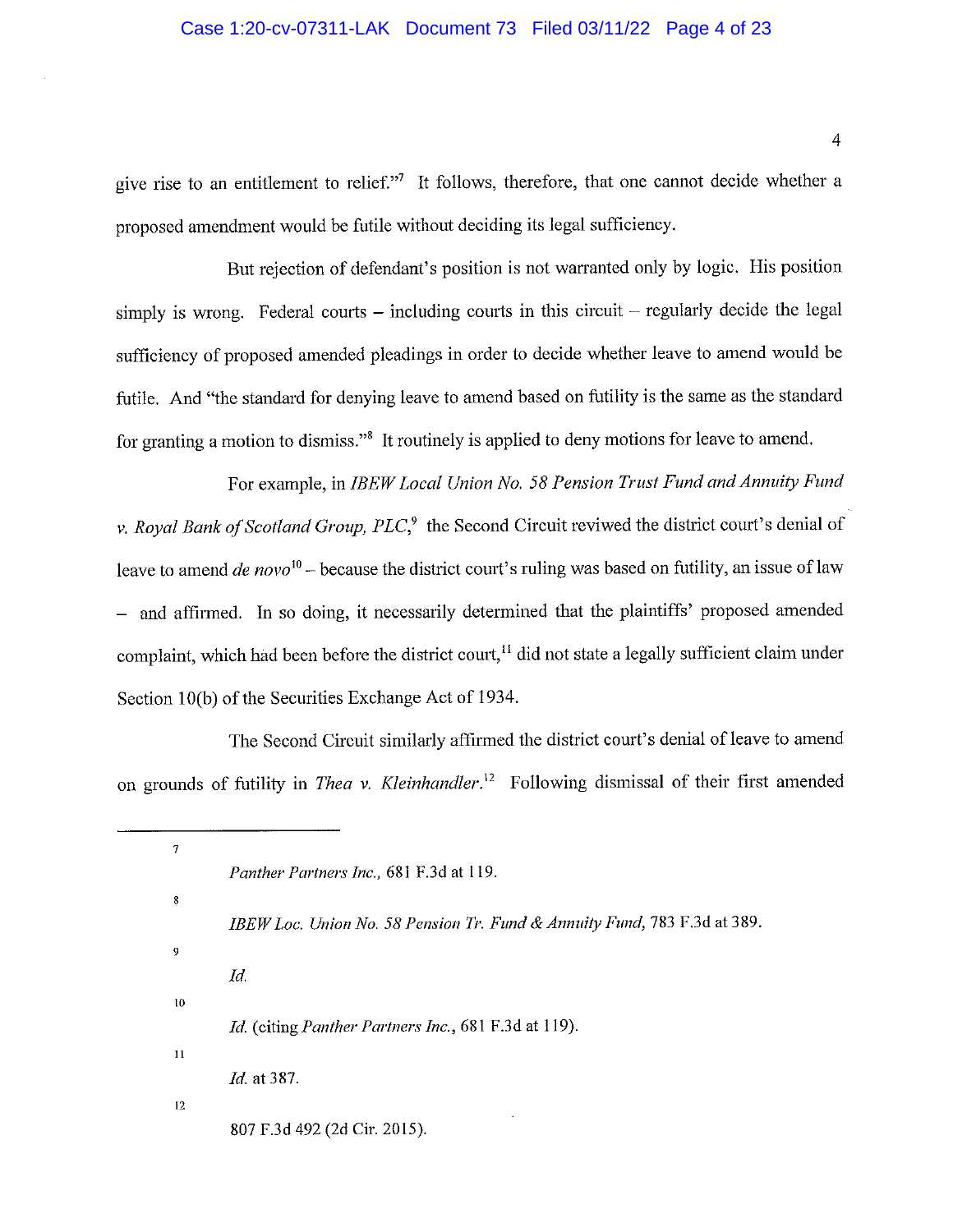## Case 1:20-cv-07311-LAK Document 73 Filed 03/11/22 Page 5 of 23

complaint, plaintiffs moved for leave to file a proposed second amended complaint.<sup>13</sup> The district court denied the motion, concluding that amendment would be futile because "the claims alleged in the proposed second amended complaint would not withstand a motion to dismiss."<sup>14</sup> And the Court of Appeals reviewed that determination *de novo* and affirmed.

These are not outlier cases. In fact, it is unexceptional for federal courts to deny leave to amend on the basis of futility where the proposed amended pleading would not withstand a motion to dismiss.<sup>15</sup>

The defendant nevertheless argues that it would be unfair to consider the legal sufficiency of his proposed amended pleading on this motion for leave "because we [i.e., his counsell haven't delved into it and it is not ripe at this point  $\dots$ ."<sup>16</sup> But that contention is entirely without merit. If defendant has not "delved into" the sufficiency of his proposed amended pleading, it is only because he ignored his own statements that "[a] court may only deny leave 'for good

 $14$ 

Id. at 496; see also Thea, 2014 WL 3812231, at \*6, 9.

15

Tr., at 6:16-18.

 $13<sup>°</sup>$ 

Id. at 494.

See, e.g., Hay v. N.Y. Media LLC, \_\_\_ F. App'x \_\_\_, No. 21-1727 (2d Cir. Mar. 10, 2022) (summary order); Convergen Energy LLC v. Brooks, No. 20-cv-3746 (LJL), 2020 WL 5549039, at \*27 (S.D.N.Y. Sept. 16, 2020); ACR Sys., Inc. v. Woori Bank, No. 14-cv-2817 (JFK), 2018 WL 1757019, at \*7 (S.D.N.Y. Apr. 10, 2018); In re Inv. Tech. Grp., Inc. Sec. Litig., No. 15-cv-6369 (JFK), 2018 WL 1449206, at \*8 (S.D.N.Y. Mar. 23, 2018); Manhattan Rev. LLC v. Yun, No. 16-cv-0102 (LAK), 2017 WL 3034350, at \*1 (S.D.N.Y. July 17, 2017); United States v. N.Y. City Dep't of Educ., No. 16-cv-4291 (LAK) (JCF), 2017 WL 1169653, at \*4 (S.D.N.Y. Mar. 28, 2017); In re Sling Media Slingbox Advert. Litig., No. 15-cv-05388 (GBD), 2017 WL 5558679, at \*1-2 (S.D.N.Y. Mar. 22, 2017); Lin v. Toyo Food, Inc., No. 12-cv-7392 (KMK), 2016 WL 4502040, at \*6 (S.D.N.Y. Aug. 26, 2016).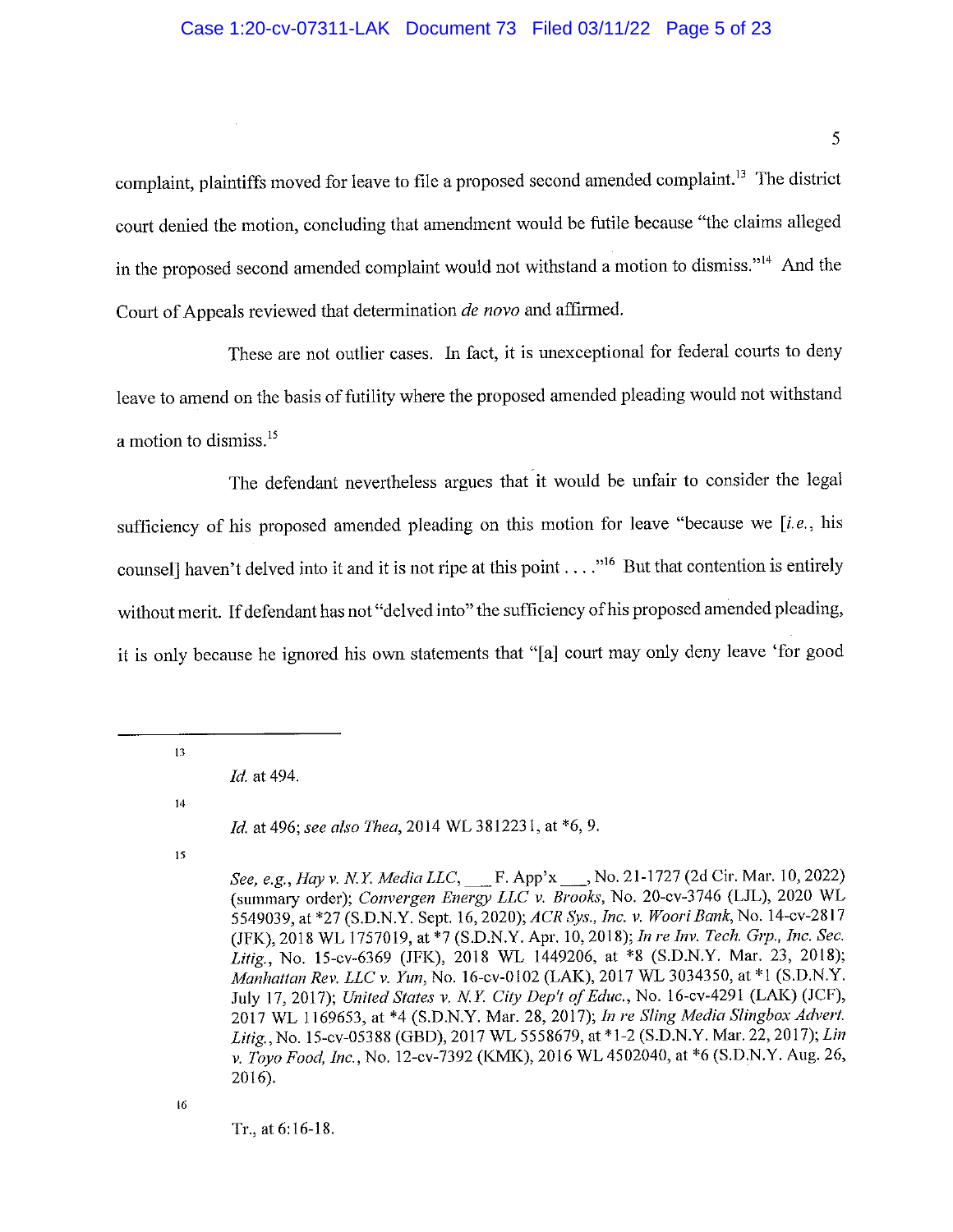reason, including futility"<sup>17</sup> and that courts "freely grant leave to amend . . . absent a showing of  $\ldots$  futility  $\ldots$ ,"<sup>18</sup> not to mention the decades of authority and practice that support those statements. In fact, he has had a full opportunity to address these issues.

In consequence, we turn to the question of whether defendant's proposed amendment would be futile.

### The anti-SLAPP Law

"SLAPP" is an acronym for "strategic lawsuits against public participation." Anti-SLAPP laws are intended to deter actions filed to punish or harass a defendant for participating in public life. New York long has had such a statute, which at the outset permitted a defendant in a covered claim to "maintain an action, claim, cross claim or counterclaim" against the plaintiff and to recover if the plaintiff's action lacked sufficient basis.<sup>19</sup> As originally enacted, however, the coverage of the statute was narrow.

That changed in 2020 when the Legislature amended Sections 70-a and 76-a of the Civil Rights Law and Rules 3211 and 3212 of the Civil Practice Law and Rules to broaden the applicable standards and to provide additional procedural rights to make those standards more effective.<sup>20</sup>. The key points are that the law as amended

| 17 |                                                                                           |
|----|-------------------------------------------------------------------------------------------|
|    | Dkt. 66 at 1 (citation omitted and emphasis added).                                       |
| 18 |                                                                                           |
|    | Tr., at $3:5-7$ (emphasis added).                                                         |
| 19 |                                                                                           |
|    | N.Y. Civ. Rts. L. § 70-a (McKinney 2009).                                                 |
| 20 |                                                                                           |
|    | N.Y. Law 2020, chap. 250 (2020), as codified in N.Y. Civ. Rts. L. §§ 70-a, 76-a, and N.Y. |
|    | CPLR 3211-12.                                                                             |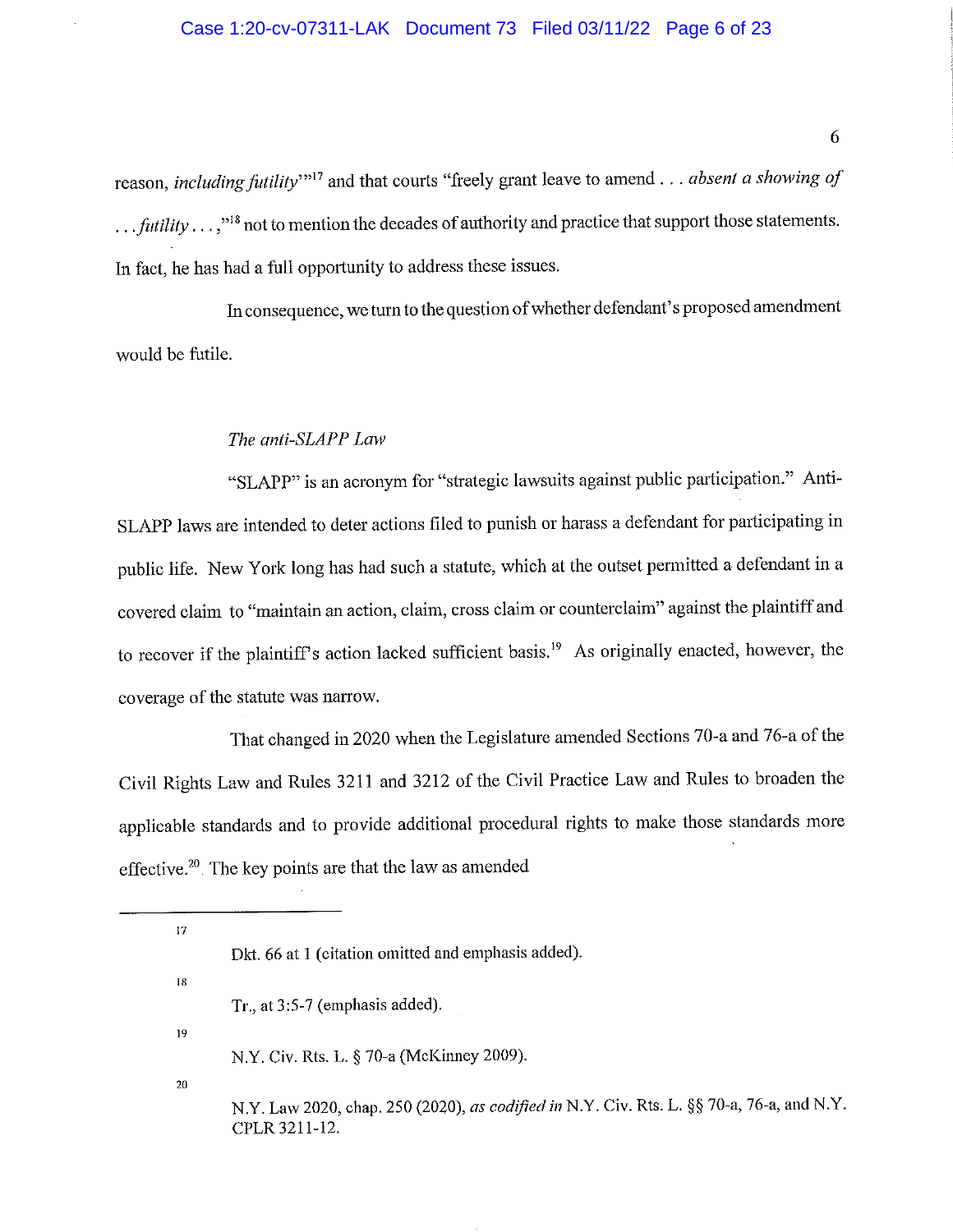- Extends coverage to "any communication in a place open to the public or a public forum in connection with an issue of public interest" or based upon "any other lawful conduct in furtherance of the exercise of the constitutional right of free speech in connection with an issue of public interest . . . . "21"
- Requires the plaintiff in any covered action to establish by clear and convincing evidence that "any communication which gives rise to the action was made with knowledge of its falsity or with reckless disregard of whether it was false, where the truth or falsity of such communication is material to the cause of action at issue," $^{22}$  *i.e.*, that the defendant acted with actual malice in the First Amendment sense of that term.<sup>23</sup>
	- Requires courts, in considering motions to dismiss complaints and other pleadings in actions within the coverage of the statute, to consider supporting and opposing factual affidavits rather than limiting their consideration to the pleadings.<sup>24</sup>

Requires courts to stay all discovery, pending hearings, and motions from the

23

 $21$ 

 $22$ 

24

N.Y. CPLR 3211(g), subd. 2.

 $\overline{7}$ 

N.Y. Civ. Rts. L. § 76-a, subd. 1(a).

*Id.*, subd. 2.

Celle v. Filipino Rep. Enterprises Inc., 209 F.3d 163, 182-84 (2d Cir. 2000) (noting that "actual malice means 'with knowledge that [the defamatory statement] was false or with reckless disregard of whether it was false or not" and must be "supported by clear and convincing proof") (quoting N.Y. Times Co. v. Sullivan, 376 U.S. 254, 280 (1964) and Bose Corp. v. Consumers Union of U.S., 466 U.S. 485, 511 n.30 (1984)).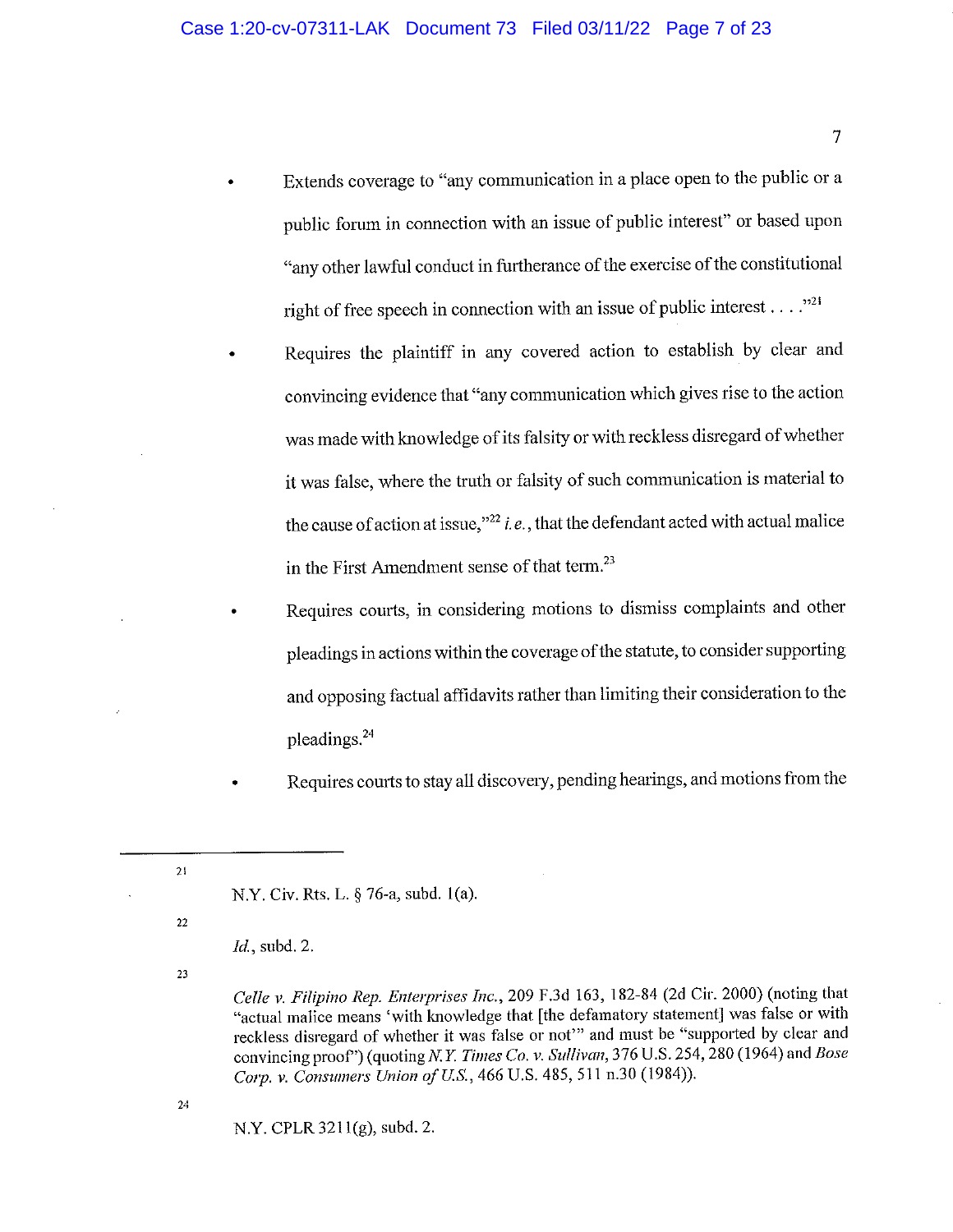filing until the determination of any motion to dismiss pursuant to the statute.<sup>25</sup>

- Shifts the burden of proof from the defendant to the plaintiff and heightens the standard a plaintiff must meet to avoid dismissal on motion. Whereas an ordinary complaint or counterclaim typically withstands a motion to dismiss for failure to state a cause of action if it states "a claim to relief that is plausible on its face,"<sup>26</sup> the amended anti-SLAPP law requires dismissal of a covered complaint or counterclaim unless the plaintiff establishes that the proposed pleading "has a substantial basis in law or is supported by a substantial argument for extension, modification or reversal of existing  $law.$ <sup>27</sup>
- Requires a court to award costs and attorney's fees in any covered action in which the defendant demonstrates that such a substantial basis in law and fact was lacking.<sup>28</sup>
- Provides for the recovery of compensatory damages by the defendant upon an additional demonstration that the suit was "commenced or continued for the purpose of harassing, intimidating, punishing or otherwise maliciously

N.Y. CPLR  $3211(g)$ , subd. 1.

 ${\bf 28}$ 

27

25

26

N.Y. Civ. Rts. L. § 70-a, subd. 1(a).

*Id.*, subd. 3.

See e.g., Honickman v. BLOM Bank SAL, 6 F.4th 487, 495 (2d Cir. 2021) (citing Ashcroft v. Iqbal, 556 U.S. 662, 678 (2009)); Lynch v. City of N.Y., 952 F.3d 67, 74 (2d Cir. 2020).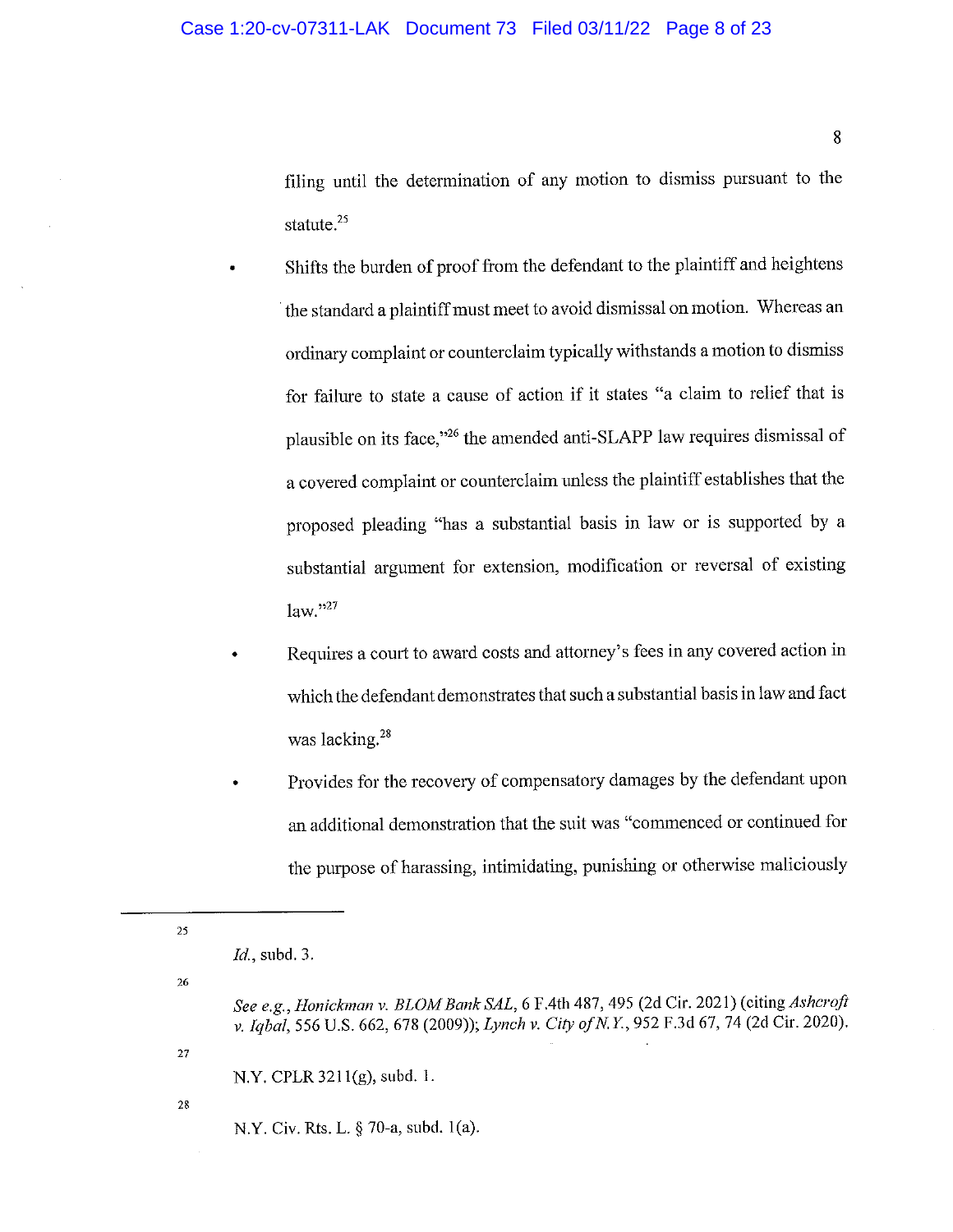inhibiting the free exercise of speech, petition or association rights," and punitive damages upon a demonstration that the action was commenced or continued *solely* for that purpose.<sup>29</sup>

### The Proposed Affirmative Defense

Defendant proposes first to amend his answer to assert a new purported affirmative defense: viz., a defense that alleges, in its entirety, that "[p] laintiff's claim is barred by New York's anti-SLAPP laws, NY Civil Rights Law §§ 70-a and 76-a."<sup>30</sup> But that is not a legally sufficient affirmative defense.

As the Second Circuit has written:

"An affirmative defense is defined as '[a] defendant's assertion raising new facts and arguments that, if true, will defeat the plaintiff's or prosecution's claim, even if all allegations in the complaint are true.' Black's Law Dictionary 430 (7th ed.1999), see also Wolf [v. Reliance Standard Life Ins. Co., 71 F.3d 444, 448-49 (1st  $Cir.1995$ ]."31

But defendant's proposed additional defense raises no new facts. And while it does assert the new argument that the amended anti-SLAPP law bars plaintiff's claim, that argument is without merit. The amendments to Sections 70-a and 76-a of the Civil Rights Law expand the availability of monetary relief for the institution and continuation of baseless lawsuits in certain circumstances. The amendments to CPLR 3211 and 3212 alter some New York procedures when applied to actions covered by the new law. But none of them creates a defense that would knock plaintiff out of court

29

 $30<sup>°</sup>$ 

 $31$ 

Saks v. Franklin Covey Co., 316 F.3d 337, 349 (2d Cir. 2003) (emphasis added).

 $Id.$ , subd.  $1(b)-(c).$ 

Def. Proposed Am. Answer (Dkt. 63-1) at 12.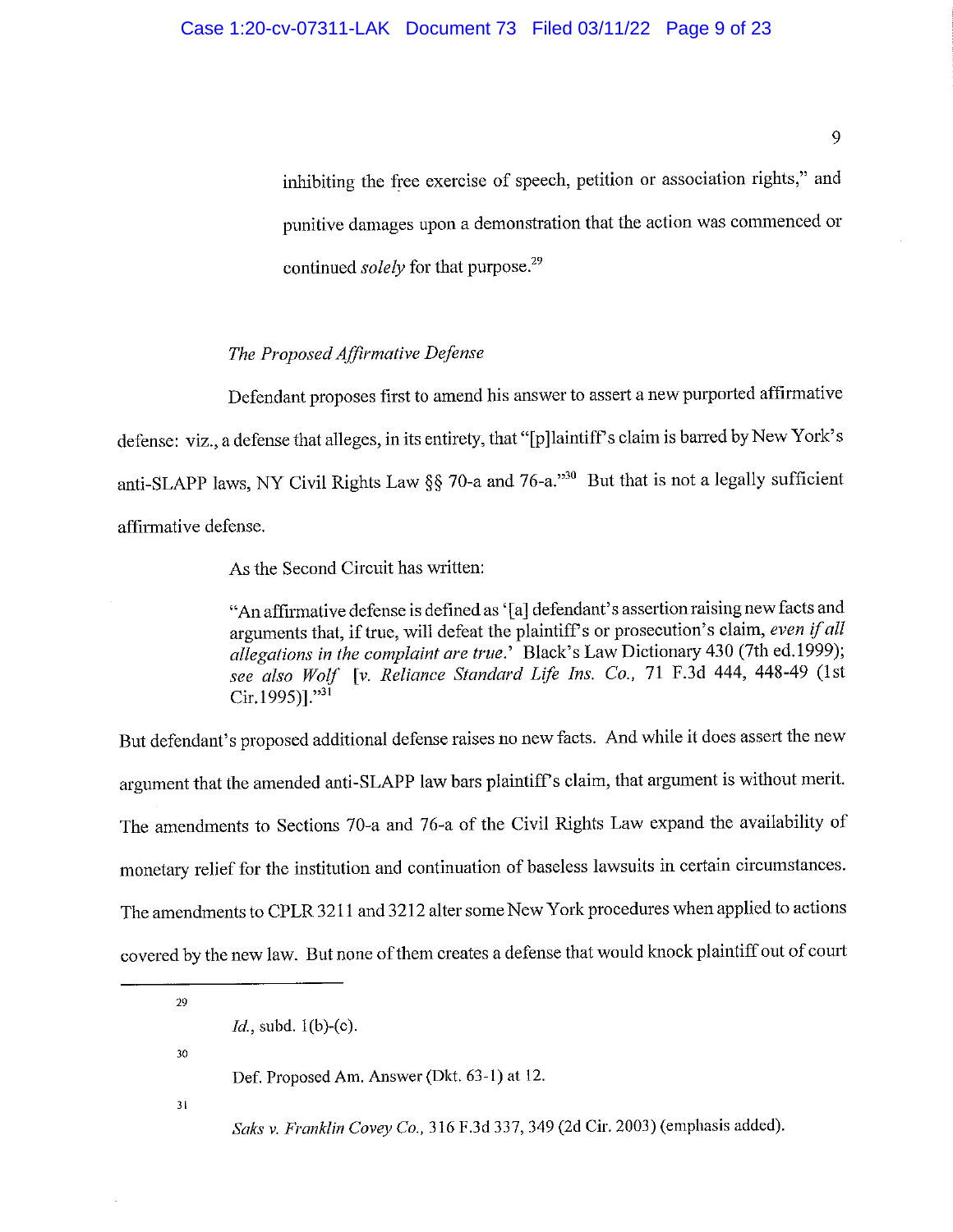## Case 1:20-cv-07311-LAK Document 73 Filed 03/11/22 Page 10 of 23

if all the allegations of her complaint are true.

Ms. Carroll's complaint, briefly summarized, alleges that the defendant raped her years ago and that his much more recent denial - coupled with other disparaging and insulting remarks – defamed her.<sup>32</sup> If all of that is true, then this action would not have been "commenced" or continued without a substantial basis in fact and law."<sup>33</sup> To put it another way, assuming that the facts are as plaintiff claims them to be, nothing in the anti-SLAPP law would defeat her complaint.

Accordingly, amendment to assert the new purported "affirmative defense" would be entirely futile.

### The Proposed Counterclaim

In addition to the purported affirmative defense, defendant seeks to amend his answer to assert a counterclaim against the plaintiff under the same provisions of the amended anti-SLAPP law.

When a party brings a state law claim in federal court, the federal court must apply state substantive law and federal procedural law.<sup>34</sup> In the event of a conflict between a Federal Rule of Civil Procedure and a provision of state law, the Federal Rule governs unless it is "inapplicable or invalid."<sup>35</sup> A Federal Rule is applicable if it is "sufficiently broad to control the issue before the

32 See generally Carroll, 498 F. Supp.3d at 425, 430-32. 33 See N.Y. Civ. Rts. L. § 70-a.  $34$ Gasperini v. Ctr. for Humans., Inc., 518 U.S. 415, 427 (1996). 35 Shady Grove Orthopedic Assocs., P.A. v. Allstate Ins. Co., 559 U.S. 393, 398 (2010) (citing Hanna v. Plumer, 380 U.S. 460, 469-71 (1965)).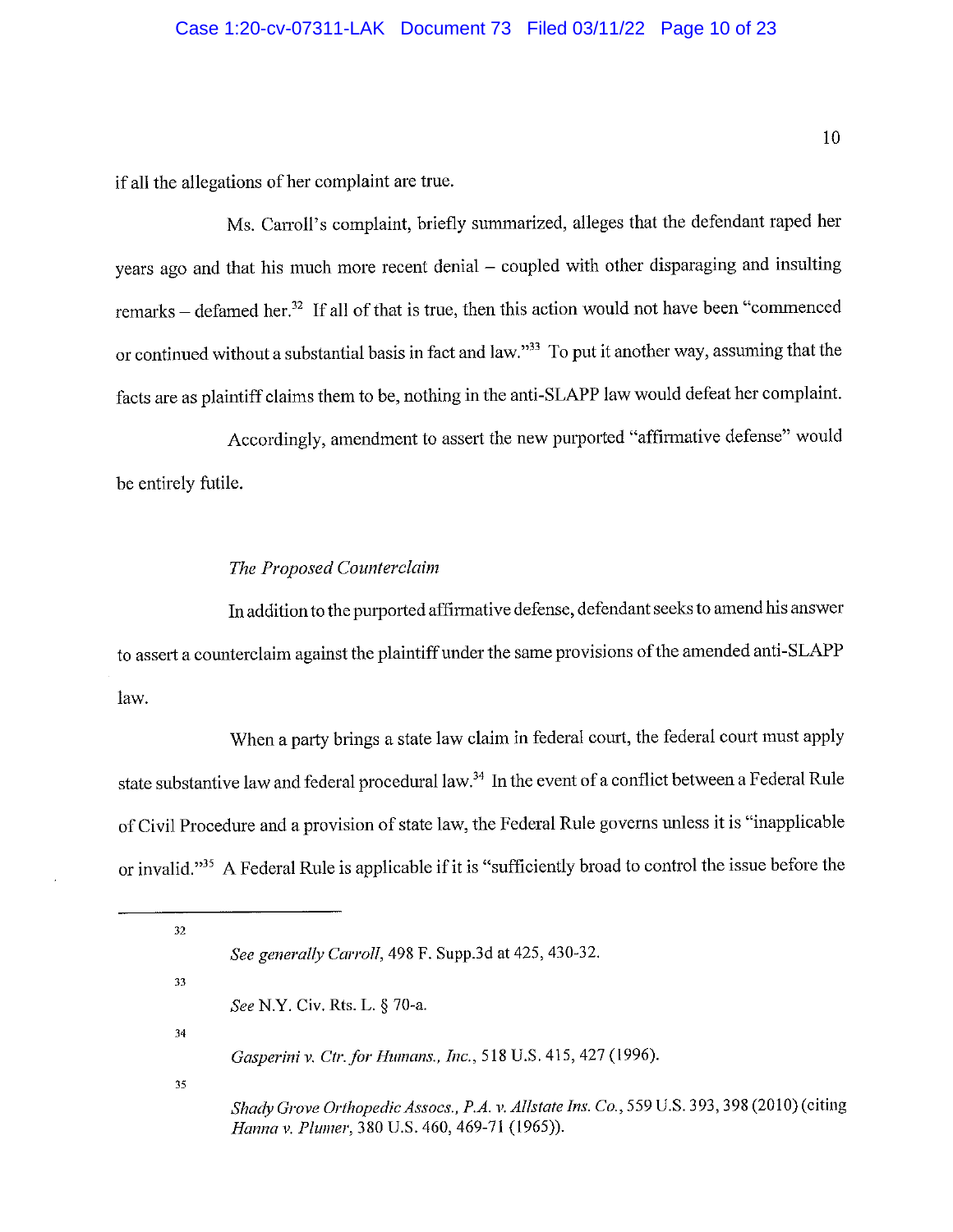# Case 1:20-cv-07311-LAK Document 73 Filed 03/11/22 Page 11 of 23

11

Court"<sup>36</sup> or, in other words, if it is capable of "answer[ing] the question in dispute."<sup>37</sup> The Federal Rules are presumed valid under the Constitution and the Rules Enabling Act.<sup>38</sup> The Supreme Court long has held that a Federal Rule is valid under the Rules Enabling Act if it "regulate[s] matters rationally capable of classification as procedure," including matters which fall within "the uncertain area between substance and procedure."<sup>39</sup> "Procedure" for this purpose means "the judicial process for enforcing rights and duties recognized by substantive law . . . that governs the rights and obligations of individuals within a given jurisdiction."<sup>40</sup>

The Second Circuit's recent decision in La Liberte v. Reid<sup>41</sup> requires the conclusion that the defendant cannot here invoke any of the relevant New York anti-SLAPP law's provisions.

La Liberte dealt with a California anti-SLAPP law that permitted a defendant in a covered case to make a "special motion to strike," the making of which required the court to dismiss plaintiff's case unless the plaintiff could "establish[] a probablility that he or she will prevail on the claim."<sup>42</sup> The Court of Appeals, however, held that those provisions, along with an additional

| 36             |                                                                                                                                              |
|----------------|----------------------------------------------------------------------------------------------------------------------------------------------|
|                | Walker v. Armco Steel Corp., 446 U.S. 740, 749-50 (1980).                                                                                    |
| 37             |                                                                                                                                              |
|                | Shady Grove, 559 U.S. at 398 (citing Burlington N. R.R. Co. v. Woods, 480 U.S. 1, 4-5<br>$(1987)$ .                                          |
| 38             |                                                                                                                                              |
|                | Burlington N. R.R. Co., 480 U.S. at 6 (citing Hanna, 380 U.S. at 471).                                                                       |
| 39             |                                                                                                                                              |
|                | Pappas v. Philip Morris, Inc., 915 F.3d 889, 894 (2d Cir. 2019) (citing Shady Grove, 559<br>U.S. at 406 and <i>Hanna</i> , 380 U.S. at 472). |
| 40             |                                                                                                                                              |
|                | Id. (quoting Hanna, 380 U.S. at 464 and Shady Grove, 559 U.S. at 407).                                                                       |
| 4 <sub>1</sub> |                                                                                                                                              |
|                | 966 F.3d 79 (2d Cir. 2020).                                                                                                                  |
| 42             |                                                                                                                                              |
|                | <i>Id.</i> at 87 (quoting Cal. Civ. Proc. Code § 425.16(b)(3)).                                                                              |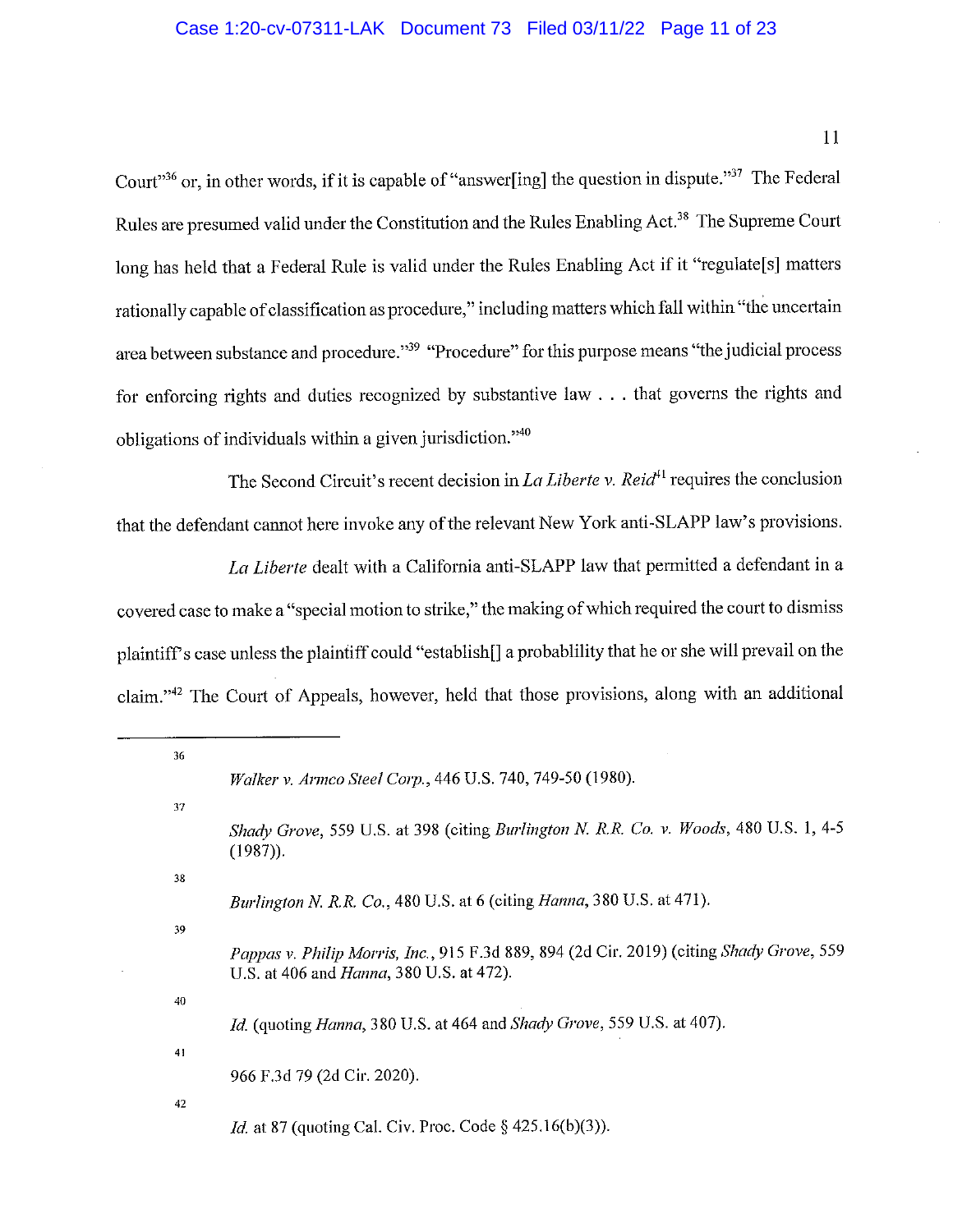12

provision that awarded attorneys' fees to defendants who prevail "on a special motion to strike,"43

could not be applied in federal court because they conflicted with Federal Rules of Civil Procedure

12 and 56:

"The test is whether 'a Federal Rule of Civil Procedure "answer[s] the same question" as the [special motion to strike].' Abbas [v. Foreign Policy Grp., LLC, 783 F.3d 1328, 1333 (D.C. Cir. 2015)] (alteration in original) (quoting Shady Grovel, 559 U.S. at 398-99]). If so, the Federal Rule governs, unless it violates the Rules Enabling Act. Id. Applying that test, we first conclude that the special motion to strike in California's anti-SLAPP statute answers the same question as Federal Rules 12 and 56.

"The special motion to strike requires outright dismissal unless the plaintiff can 'establish<sup>[]</sup> a probability that he or she will prevail on the claim.' Cal. Civ. Pro. Code §  $425.16(b)(3)$ . The statute thus 'establishes the circumstances under which a court must dismiss a plaintiff's claim before trial,' a question that is already answered (differently) by Federal Rules 12 and 56. Abbas, 783 F.3d at 1333-34. Under Rule 12(b)(6), the pleading burden is to allege 'enough facts to state a claim to relief that is plausible on its face.' Bell Atl. Corp. v. Twombly, 550 U.S. 544  $\prod$  (2007). This 'does not impose a probability requirement at the pleading stage.... [A] well-pleaded complaint may proceed even if it strikes a savvy judge that actual proof of those facts is improbable.' Id. at 556[]. California's anti-SLAPP statute, however, 'abrogates that entitlement . . . by requiring the plaintiff to establish that success is not merely plausible but probable.' Carbone [v. Cable News Network, Inc., 910 F.3d 1345, 1353 (11th Cir. 2018)].

"It also conflicts with Rule 56, which permits summary judgment only if 'the movant shows that there is no genuine dispute as to any material fact and the movant is entitled to judgment as a matter of law.' Fed. R. Civ. P. 56(a). The Rule thus enables plaintiffs to proceed to trial by identifying any genuine dispute of material fact, whereas California's anti-SLAPP statute 'nulliffies] that entitlement by requiring the plaintiff to prove that it is likely, and not merely possible, that a reasonable jury would find in his favor.' Carbone, 910 F.3d at 1353. Together, Rules 12 and 56 'express "with unmistakable clarity" that proof of probability of success on the merits "is not required in federal courts" to avoid pretrial dismissal.' Id. at 1351 (quoting Hanna[, 380 U.S. at 470]). Therefore, California's special motion requires the plaintiff to make a showing that the Federal Rules do not

Cal. Civ. Proc. Code  $§$  425.16(c)(1).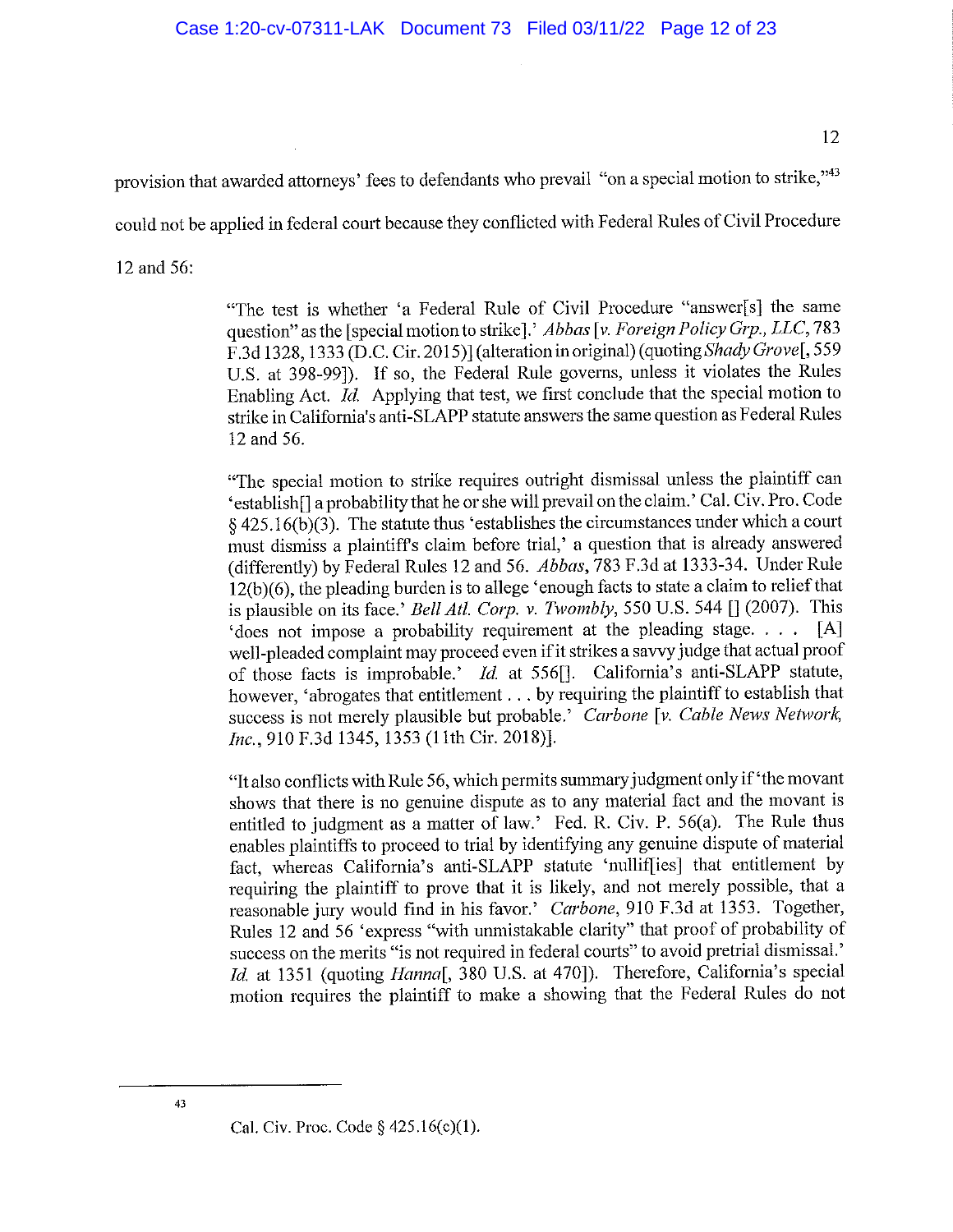### Case 1:20-cv-07311-LAK Document 73 Filed 03/11/22 Page 13 of 23

### require."<sup>44</sup>

And the Second Circuit is not alone in reaching such conclusions.<sup>45</sup>

In this case, CPLR  $3211(g)$ , subd. 1, of the anti-SLAPP law, as amended, requires that a court grant an anti-SLAPP law motion to dismiss "unless the party responding to the motion demonstrates that the cause of action has a substantial basis in law or is supported by a substantial argument for an extension, modification or reversal of existing law." Moreover, CPLR  $3211(g)$ , subd. 2, as amended, provides that a motion to dismiss made under the anti-SLAPP law shall be decided on the basis not only of the pleadings, but also of "supporting and opposing affidavits." These provisions conflict with Federal Rule of Civil Procedure 12 for two reasons.

First, in resolving a Rule  $12(b)(6)$  motion, a district court must construe the complaint liberally, accept all the factual allegations of the complaint as true, and draw all reasonable inferences in the plaintiff's favor. If the complaint – so viewed – "plead[s] 'enough facts to state a claim to relief that is plausible on its face,"  $46$  the motion must be denied. CPLR Section 3211(g). subds, 1 and 2, in contrast, demand that a plaintiff in a covered action satisfy a higher standard –

 $44$ 

#### 966 F.3d at 87.

45

46

Green v. Dep't of Educ. of the City of N.Y., 16 F.4th 1070, 1076-77 (2d Cir. 2021) (quoting Twombly, 550 U.S. at 570).

See, e.g., Klocke v. Watson, 936 F.3d 240, 242-46 (5th Cir. 2019) (Texas anti-SLAPP statute does not apply in federal court because it "deals only with the conduct of the lawsuit; it creates no rights independent of existing litigation"); Carbone, 910 F.3d at 1347-54 (Georgia anti-SLAPP statute does not apply in federal court because it merely provides "a special procedural device . . . that applies a heightened burden to the claims that fall within its ambit"); Los Lobos Renewable Power, LLC v. Americulture, Inc., 885 F.3d 659, 668-73 (10th Cir. 2018) (New Mexico anti-SLAPP statute does not apply in federal court); Intercon Sols., Inc. v. Basel Action Network, 791 F.3d 729, 729-32 (7th Cir. 2015) (Washington anti-SLAPP statute does not apply in federal court); Abbas, 783 F.3d at 1333-34 (Washington, D.C. anti-SLAPP statute does not apply in federal court).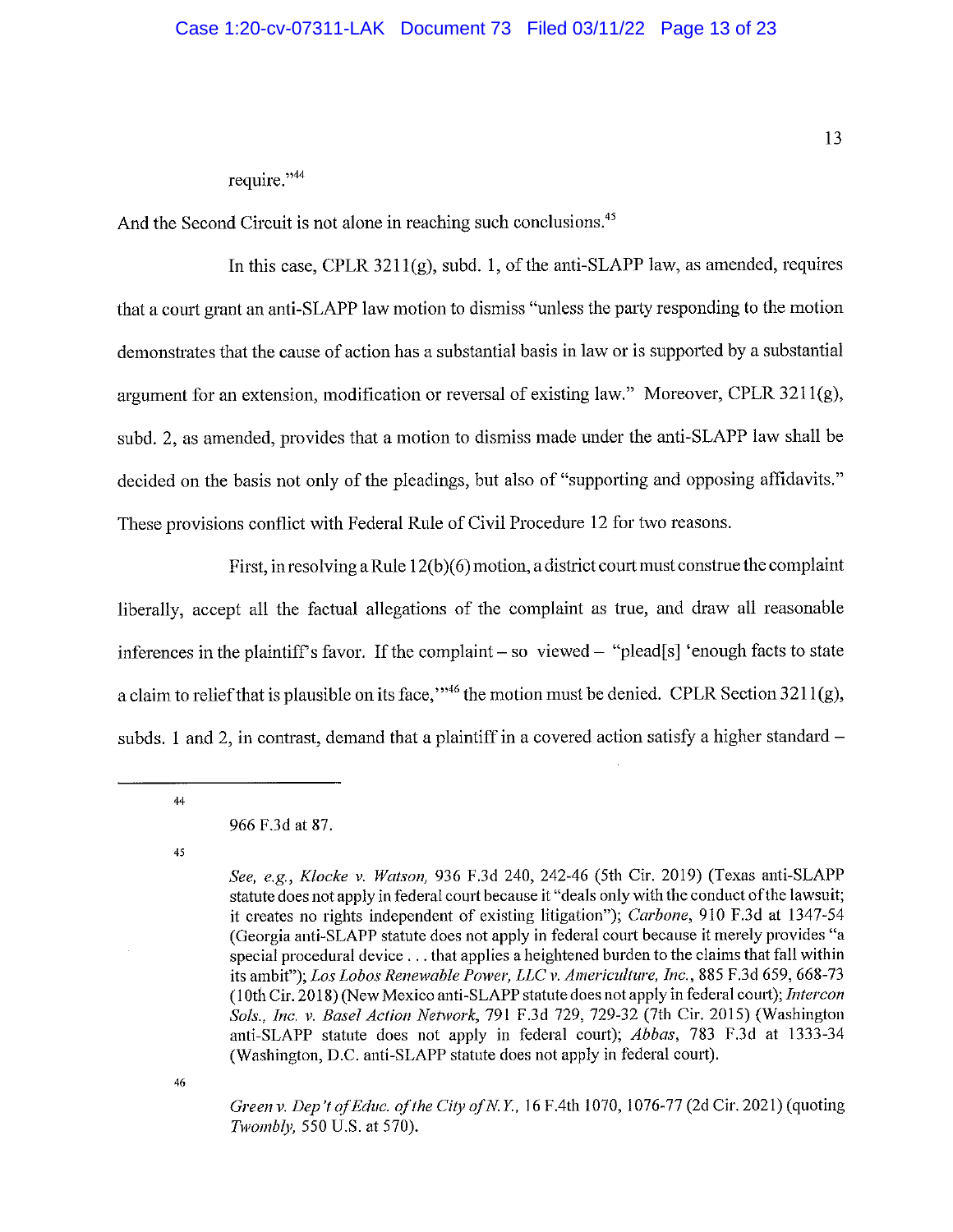### Case 1:20-cv-07311-LAK Document 73 Filed 03/11/22 Page 14 of 23

both legally and factually – to avoid dismissal than is required by Rule  $12(b)(6)$ .

Second, and closely related to the first point, CPLR 3211(g), subd. 2, as amended by the anti-SLAPP law, provides that a motion to dismiss made under the anti-SLAPP law shall be decided on the basis not only of the pleadings, but also of "supporting and opposing affidavits." It thus suggests that (a) the substantiality of the law upon which a covered action is based depends at least in part on an evidentiary showing, and (b) the court is not required to treat the complaint in the same liberal manner as Rule 12 requires. In any case, the requirement of consideration of affidavits conflicts with Federal Rule 12, which permits consideration only of the pleadings and documents incorporated therein by reference<sup>47</sup> unless affidavits are submitted to and not excluded by the court.<sup>48</sup>

Subdivisions 1 and 2 of CPLR  $3211(g)$  thus are inapplicable in federal court by parity of reasoning with La Liberte. And since the stay required by CPLR 3211, subd. 3, applies only during the pendency of a motion to dismiss under CPLR 3211, which itself is inapplicable in federal court, subdivision 3 likewise is inapplicable.

Much the same analysis is fatal to the applicability of CPLR 3212(h). It provides that a motion under the anti-SLAPP law, as amended, for summary judgment of dismissal in a covered action "shall be granted unless the party responding to the motion demonstrates that the action .. has a substantial basis in fact and law or is supported by a substantial argument for an extension, modification or reversal of existing law." It therefore makes summary judgment more readily available in covered actions than would Federal Rule 56, which permits summary judgment of

### 47

Chambers v. Time Warner, Inc., 282 F.3d 147, 152 (2d Cir. 2002) (citation omitted).

 $48$ 

Fed. R. Civ. P. 12(d).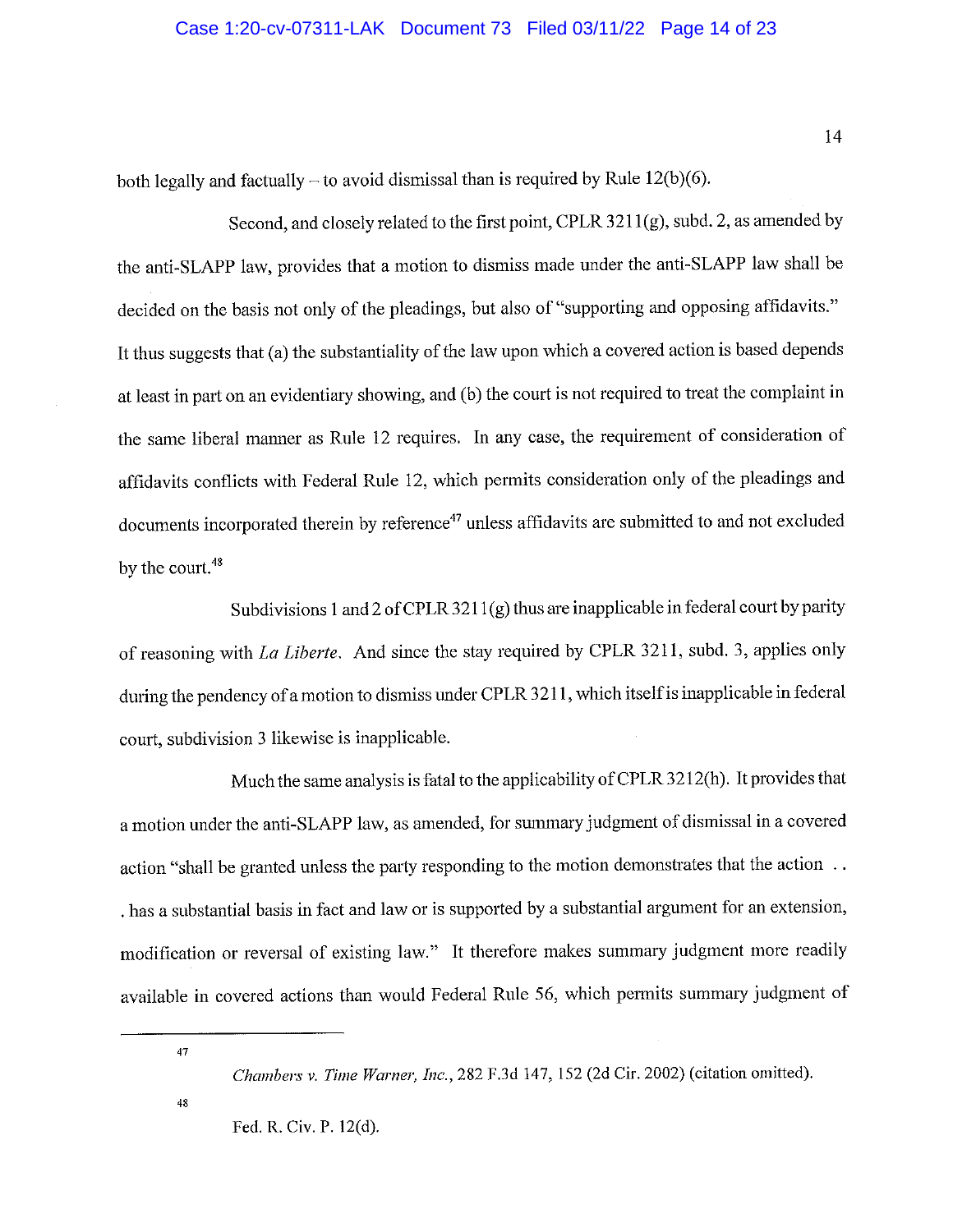# Case 1:20-cv-07311-LAK Document 73 Filed 03/11/22 Page 15 of 23

dismissal only if "there is no genuine dispute as to any material fact and the movant is entitled to judgment as a matter of law."49

This analysis leaves only a question regarding the anti-SLAPP statute amendment to Section 70-a of the Civil Rights Law, which requires the imposition of liability for costs and attorney's fees upon a demonstration that a covered action was "commenced or continued without a substantial basis" and of compensatory and punitive damages upon demonstration of additional circumstances.<sup>50</sup>

One of my colleagues already has applied La Liberte to find a conflict between the Federal Rules 12 and 56, on the one hand, and amended Section 70-a of the New York anti-SLAPP statute and, implicitly, amended CPLR 3211(g) and 3212(h).<sup>51</sup> In National Academy of Television Arts and Sciences v. Multimedia System Design, Inc., she ruled that "[Section] 70-a is inapplicable in federal court" because its ""substantial basis' standard . . . conflicts with the standards under

49

50

51

See Nat'l Acad. of Television Arts & Scis., Inc. v. Multimedia Sys. Design, Inc., F. Supp. 3d, No. 20-cv-7269 (VEC), 2021 WL 3271829, at \*13 (S.D.N.Y. July 30, 2021).

Fed. R. Civ. P. 56(a).

N.Y. Civ. Rts. L. § 76-a, subd. 2, as amended, which requires a *plaintiff* in a covered action to prove actual malice in the First Amendment sense in order to recover damages, is academic in this case. Ms. Carroll concedes that she is at least a limited purpose public figure that she would have to prove constitutional actual malice by clear and convincing evidence to recover against the defendant without regard to the anti-SLAPP law. Pl. Mem. (Dkt. 65) at 10; see Gertz v. Robert Welch, Inc., 418 U.S. 323, 342 (1974) ("Those who, by reason of the notoriety of their achievements or the vigor and success with which they seek the public's attention, are properly classed as public figures and those who hold governmental office may recover for injury to reputation only on clear and convincing proof that the defamatory falsehood was made with knowledge of its falsity or with reckless disregard for the truth."). In these circumstances, the applicability of the state law provision need not be addressed.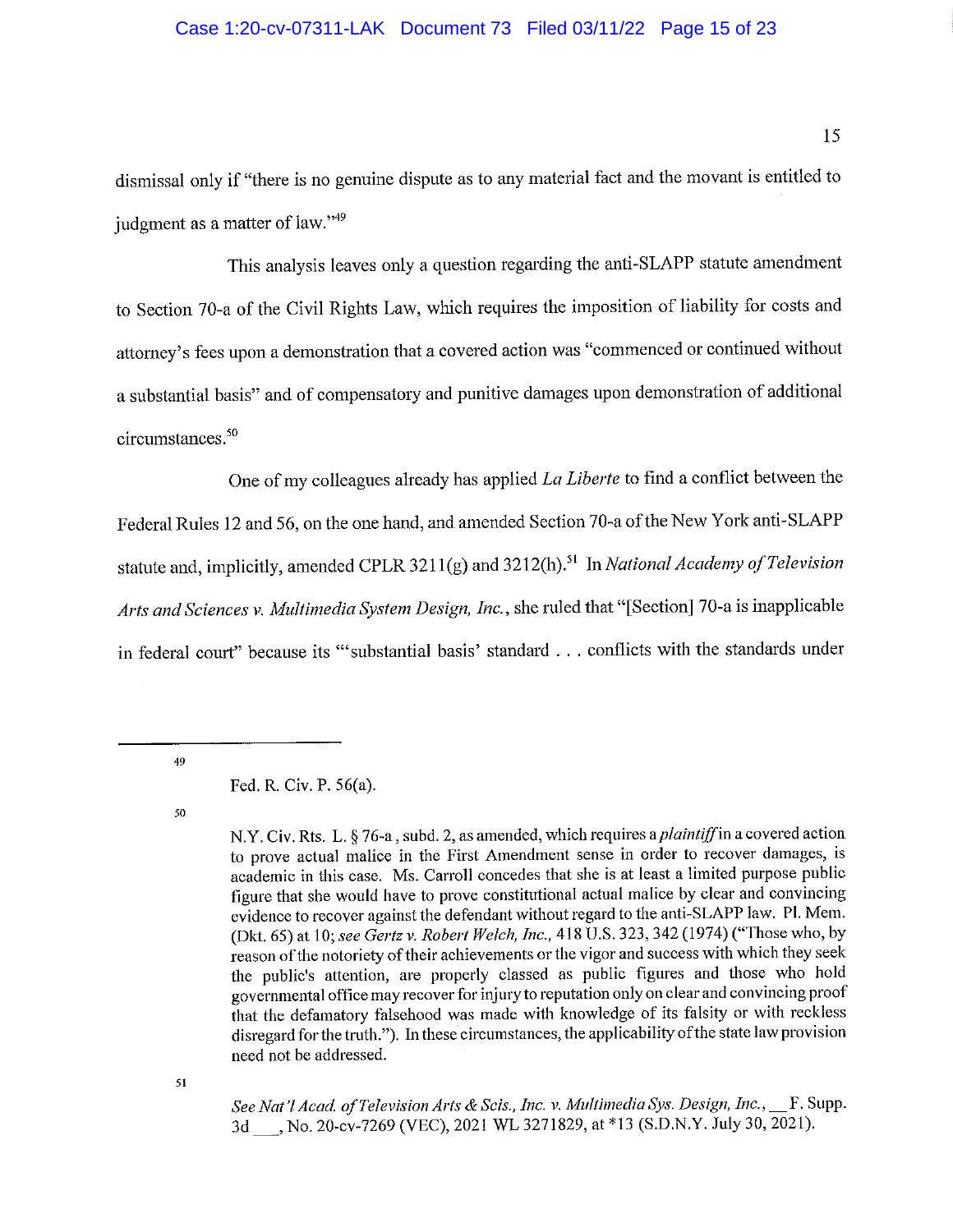Federal Rules of Civil Procedure 12 and 56."<sup>52</sup> I agree with her analysis, which is dispositive as to Section 70-a. And that makes it unnecessary to consider whether New York's anti-SLAPP law is inapplicable in federal courts for the additional reason that it is inconsistent with Federal Rule 11 and, indeed, whether the New York statute is an unconstitutional infringement on the First Amendment right to petition.

### Undue Delay, Dilatory Motive, Bad Faith and Prejudice

As noted previously, leave to amend may be denied on the basis of undue delay in seeking leave, dilatory motive, bad faith and/or prejudice to the opposing party. In this case, all of these factors are present.

### Undue Delay

The current version of the anti-SLAPP statute was enacted and became effective on November 10, 2020. This motion was filed on January 11, 2022. Plaintiff contends that there is no satisfactory excuse for this 14 month delay and that it weighs in favor of denial of leave to amend. Plaintiff is right.

To be sure, "mere delay," in the absence of bad faith, dilatory motive or undue prejudice ordinarily will not foreclose leave to amend.<sup>53</sup> But when there has been a delay and the

52

Id. at \*12-13. See also Ginx, Inc. v. Soho All., 720 F. Supp.2d 342, 366 (S.D.N.Y.2010), as corrected (Aug. 19, 2020) ("New York's legislature may have adopted the Anti-SLAPP law to elevate a plaintiff's burden at the pleading stage above 'plausibility' . . . to 'substantial basis,' but the United States Congress has thus far declined to follow suit.")

State Tchrs. Ret. Bd. v. Fluor Corp., 654 F.2d 843, 856 (2d Cir. 1981).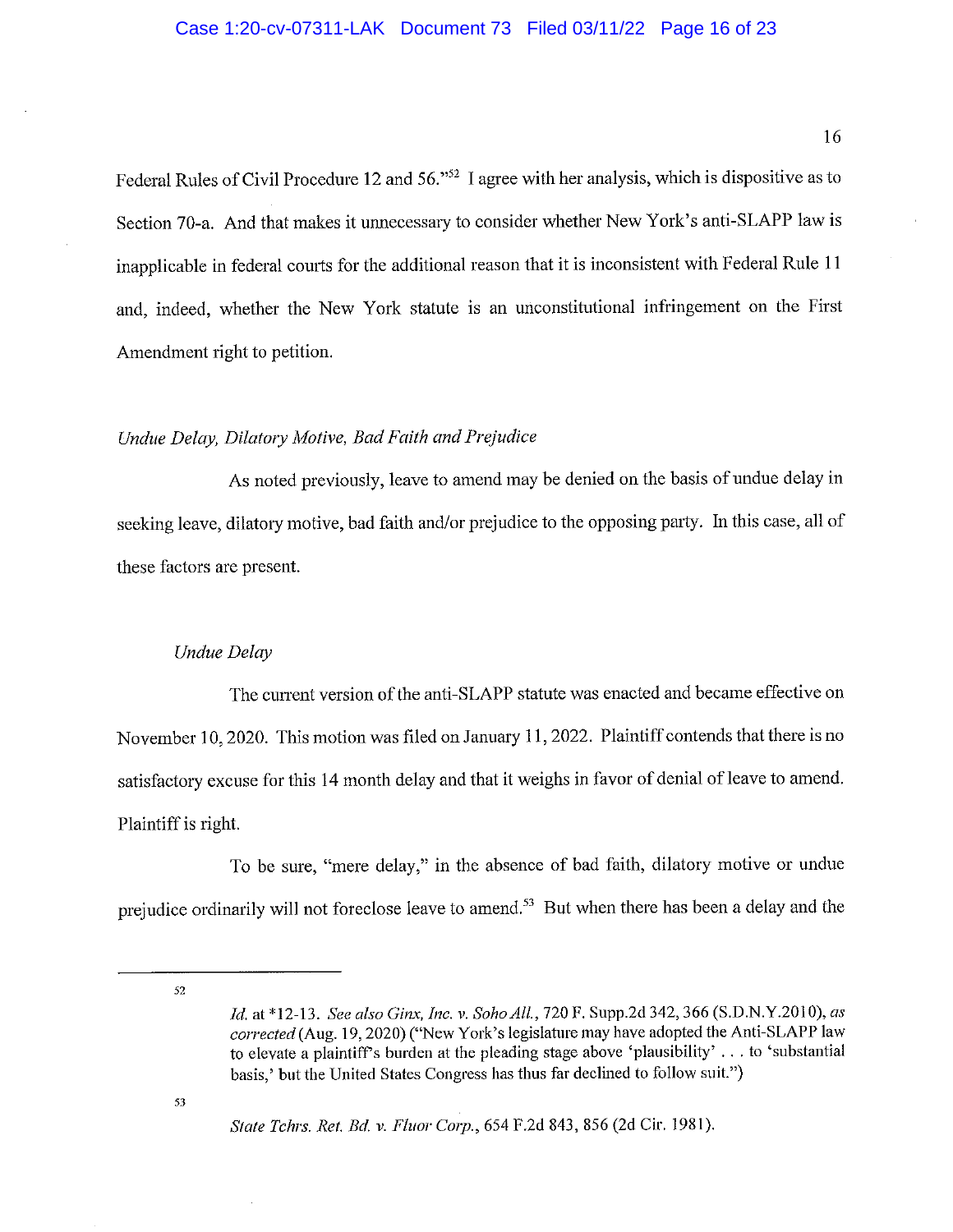## Case 1:20-cv-07311-LAK Document 73 Filed 03/11/22 Page 17 of 23

17

nonmoving party has made a showing of bad faith or undue prejudice, "the burden is on the party who wishes to amend to provide a satisfactory explanation for the delay."<sup>54</sup> "[T]he longer the period of unexplained delay, the less will be required of the nonmoving party in terms of a showing of prejudice."55

The defendant has not offered a satisfactory reason for the length of his delay in this case. He waited over a year after the anti-SLAPP statute was amended before moving for leave to amend his answer. The closest his moving papers came to offering an excuse for this delay is the assertion that his newly retained counsel "was substituted into this action on or about November 11, 2021, and now, promptly thereafter, ... makes the instant application."<sup>56</sup> But that is not a satisfactory explanation, especially in view of the fact that the defendant previously was represented in this action for two full years by a very large and prominent law firm.

At oral argument, defendant tried a new tack. His counsel argued first that the delay "does not exist" because defendant "was a sitting president for a portion of that ... [and w]e can't litigate when there is a sitting president . . . . "<sup>57</sup> But even if that were true, and it is not,<sup>58</sup> Mr. Trump

54

55

56

57

58

See Clinton v. Jones, 520 U.S. 681 (1997); see also Trump v. Vance, 140 S. Ct. 2412 (2020) (holding Article II and the Supremacy Clause do not categorically prohibit the issuance of

Cresswell v. Sullivan & Cromwell, 922 F.2d 60, 72 (2d. Cir. 1990).

Block v. First Blood Assocs., 988 F.2d 344, 350 (2d Cir. 1993) (quoting Evans v. Syracuse City Sch. Dist., 704 F.2d 44, 47 (2d Cir.1983)).

Def. Mem. (Dkt. 64) at 7. Interestingly, defendant's new attorney submitted an affirmation in support of the motion. Dkt. 63-1. But it is silent as to the reason for the delay. It does no more than authenticate copies of the original and proposed amended answers and attach a proposed order.

Tr., at 15:1-4, 17-18.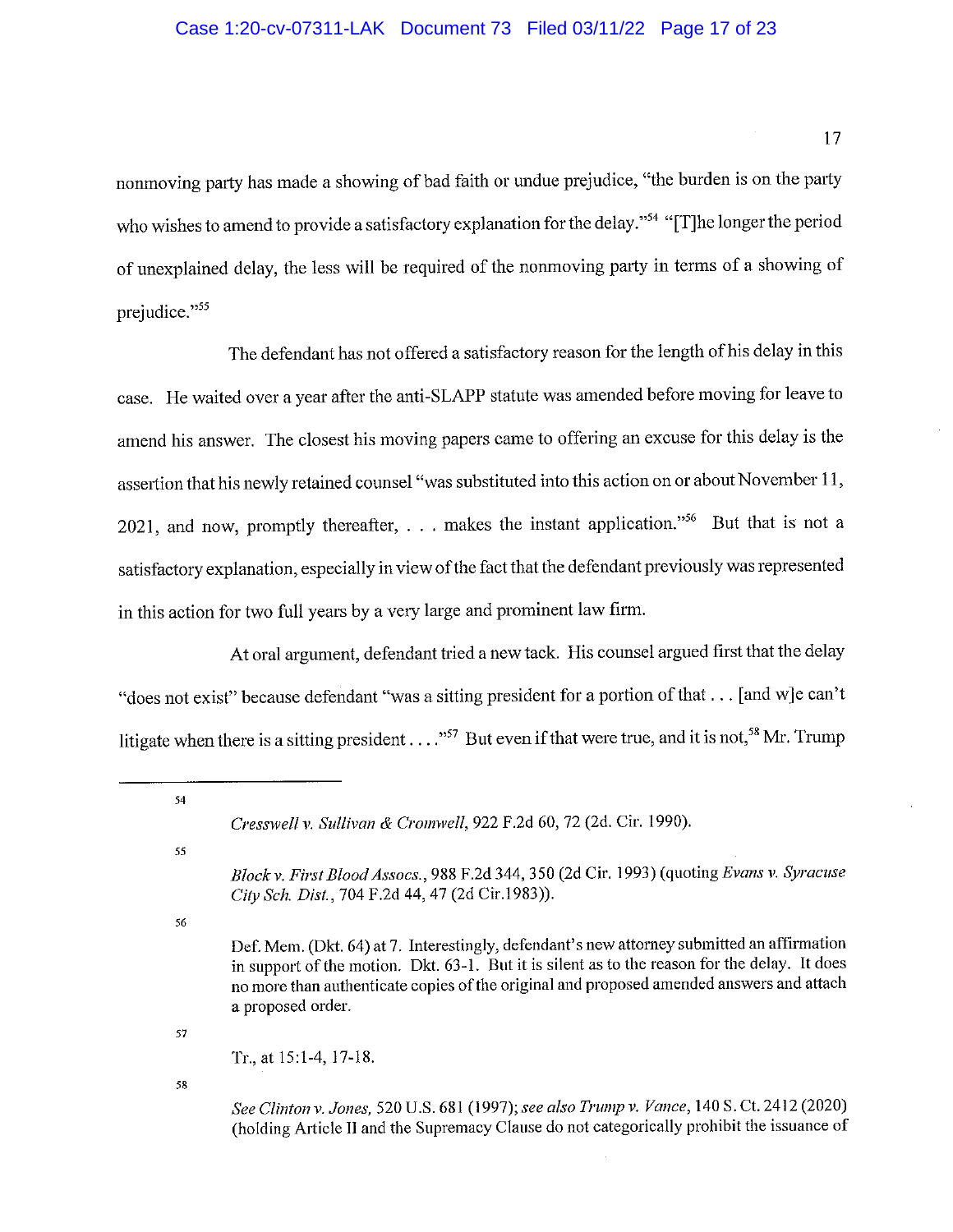## Case 1:20-cv-07311-LAK Document 73 Filed 03/11/22 Page 18 of 23

18

was president for only two months between the enactment of the anti-SLAPP amendment and the end of his term.<sup>59</sup> Moreover, this action was removed from the state court *before* the anti-SLAPP amendments were enacted. Accordingly, whatever happened in the state court is entirely immaterial to the delay upon which plaintiff relies, *i.e.*, the 14 month delay between the enactment of that legislation and the filing of the motion for leave to amend.<sup>60</sup> What matters is why the defendant did not make this motion between November 2020 and January 11, 2022. So defendant's position reduces to the proposition that this delay was justified because he moved in December 2020 for a stay of proceedings pending appeal from this Court's denial of the government's motion to substitute the United States for Mr. Trump. But the mere filing of that motion did not stay the proceedings, 61 and it ultimately was denied months ago.<sup>62</sup>

Accordingly, defendant has offered no satisfactory justification for failing to move for leave to amend for a 14 month period.

60

As will appear, the proceedings in the state court are quite relevant for the issues of dilatory motive, bad faith, and prejudice.

61

 $62$ 

Dkt. 56.

a state criminal subpoena to a sitting president).

<sup>59</sup> 

November 10, 2020 until January 20, 2021.

See In re World Trade Ctr. Disaster Site Litig., 503 F.3d 167 (2d Cir. 2007). In that case, after defendants filed a motion to stay the proceedings pending interlocutory appeal, an applications judge granted "a temporary stay pending panel consideration of the stay motion." Id. at 169. If the filing of the motion to stay alone sufficed to stay the proceedings pending a decision on the motion, there would have been no need for the temporary stay.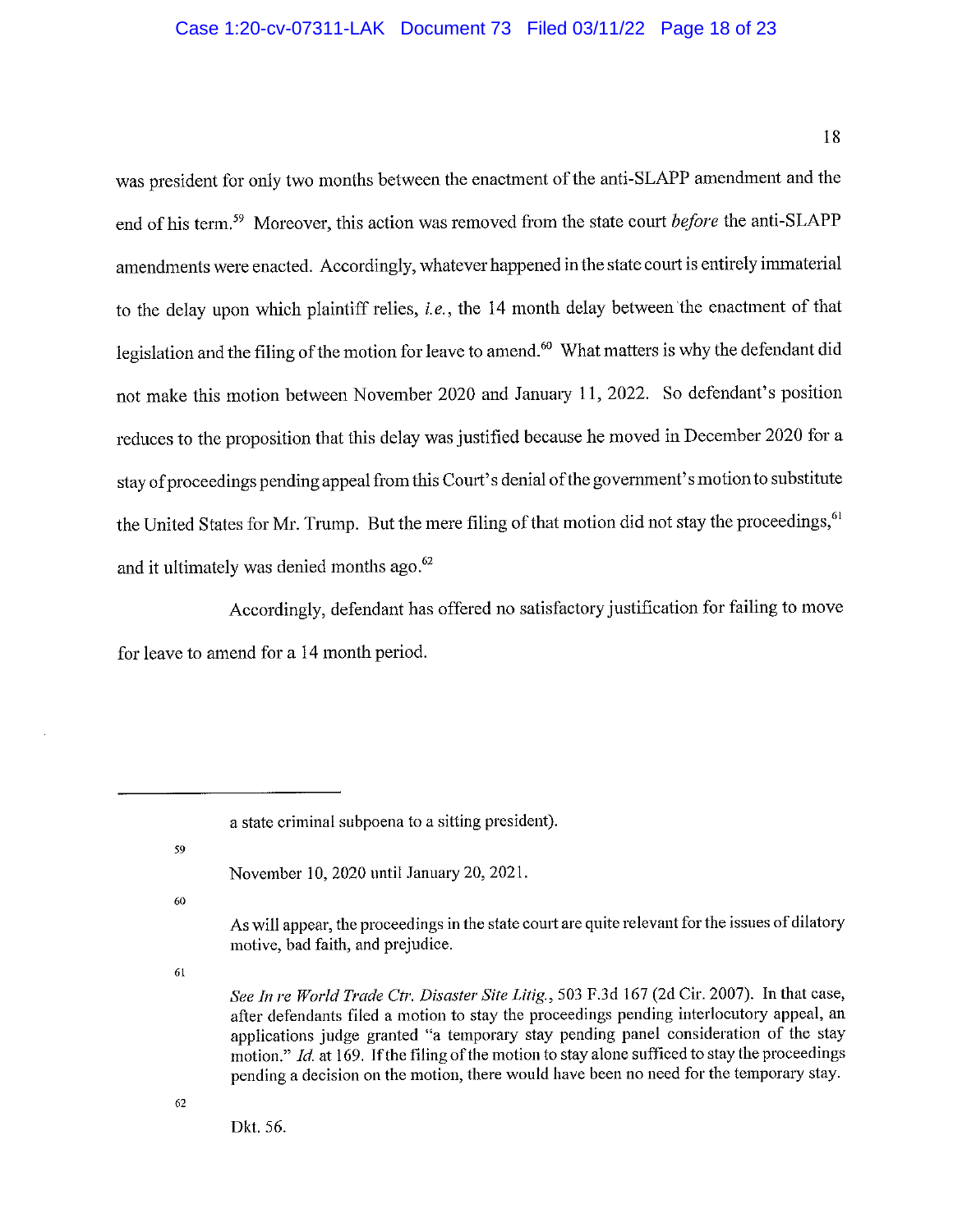## Dilatory Motive, Bad Faith and Prejudice

As plaintiff contends, defendant's actions have been dilatory throughout the litigation. As she aptly puts it, he "has slow-rolled his defenses, asserting or inventing a new one each time his prior effort to delay the case fails."<sup>63</sup>

This action was filed in state court on November 4, 2019.<sup>64</sup> In the days following, defendant, then the president of the United States, attempted to evade service of the complaint at his New York City residence and the White House.<sup>65</sup> Service was completed only by mail after the state court granted plaintiff's application for alternative service.<sup>66</sup> Defendant then attempted to delay the progress of the lawsuit through frivolous motions practice. First, he filed a motion to dismiss and to stay discovery on January 3, 2020, alleging that the court lacked personal jurisdiction over him.<sup>67</sup> The court denied his motion, holding that defendant had failed to meet the procedural prerequisites to contest personal jurisdiction and concluding that his arguments were baseless.<sup>68</sup> Defendant later

63

64

65

See Aff. in Support of Ex Parte App., NYSCEF Doc. No. 6 (describing law enforcement interference – including by Secret Service agents and officers of the New York City Police Department-with attempted service of process on defendant at Trump Tower in Manhattan and at the White House in Washington, D.C.); Order Permitting Alt. Serv., Doc. No. 15 (granting ex parte application).

66

Aff. of Serv., NYSCEF Doc. No. 17.

67

Mem. in Support of Mtn. to Dismiss and Stay Discovery, NYSCEF Doc. No. 33.

68

Order, NYSCEF Doc. No. 36.

Dkt. 65 at 9.

Complaint, NYSCEF Doc. No. 2. All state court docket citations are to Carroll v. Trump, Index No. 160694/2019.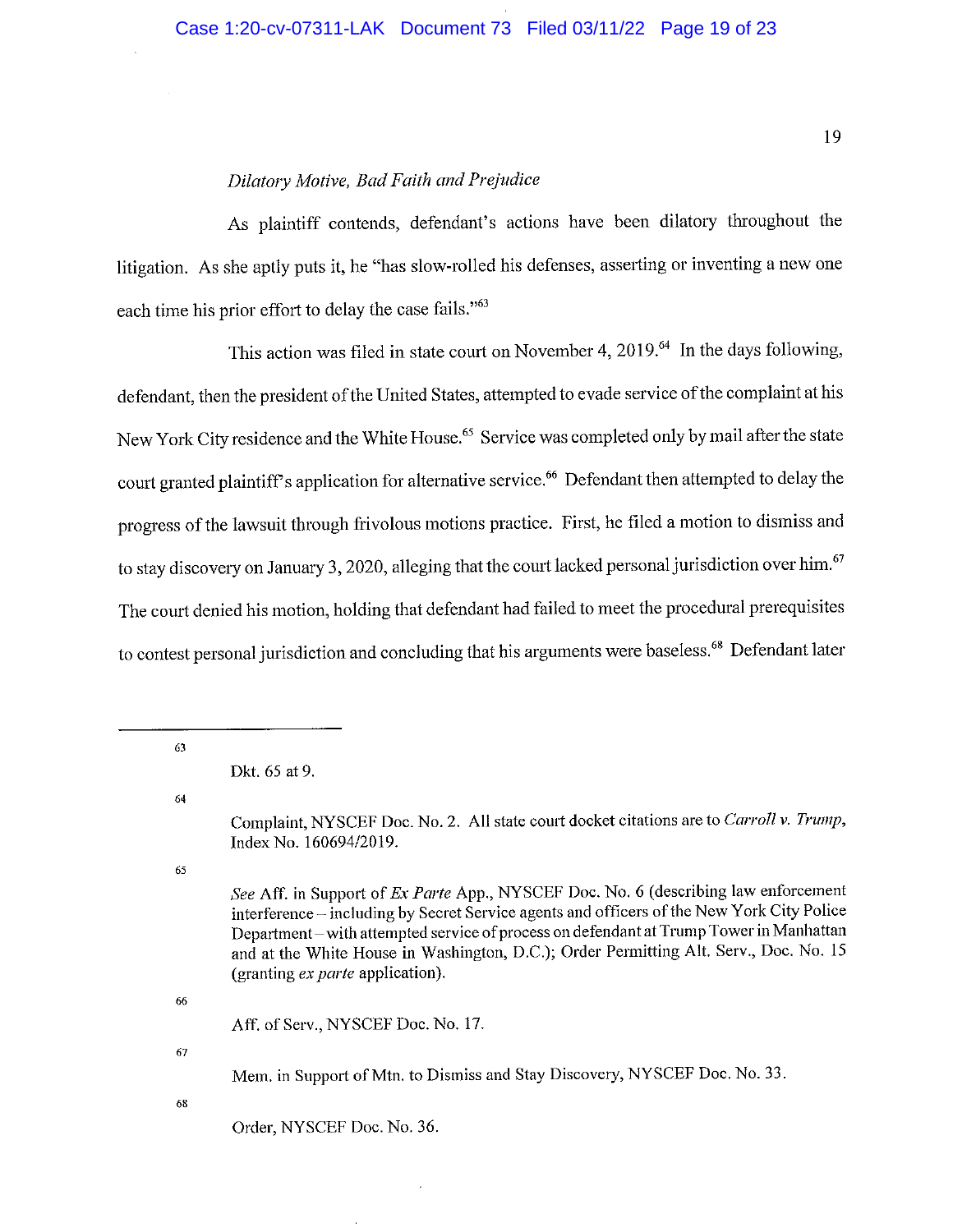# Case 1:20-cv-07311-LAK Document 73 Filed 03/11/22 Page 20 of 23

reasserted the same defense in his answer, forcing plaintiff to make a motion to strike,<sup>69</sup> after which defendant voluntarily withdrew the defense.<sup>70</sup>

Meanwhile, defendant moved to stay the case pending an appeal in another action arising from alleged sexual misconduct by defendant with another woman, Zervos v. Trump.<sup>71</sup> In support of that motion, defendant here argued that the outcome of the Zervos appeal would be dispositive in this case because, should he prevail, the court would be divested of jurisdiction to consider the action while he served as president.<sup>72</sup> But that argument at least suggested a dilatory motive, as defendant previously had disclaimed any relation between this case and the Zervos matter in a request for this case to be assigned randomly rather than sent to the judge overseeing the Zervos  $case.<sup>73</sup>$ 

Next, on August 7, 2020, after the state court rejected defendant's effort to stay the state court litigation,<sup>74</sup> defendant reportedly instructed William Barr, then Attorney General, to cause the United States to intervene and remove the case to this Court under the Westfall Act.<sup>75</sup> The

| 69 |                                                                                                                 |
|----|-----------------------------------------------------------------------------------------------------------------|
|    | Mem. in Support of Mtn. to Strike, NYSCEF Doc. No. 92.                                                          |
| 70 |                                                                                                                 |
|    | Notice of Withdrawal, NYSCEF Doc. No. 93.                                                                       |
| 71 |                                                                                                                 |
|    | 171 A.D.3d 110 (1st Dep't 2019); Notice of Mtn. to Stay, NYSCEF Doc. No. 43.                                    |
| 72 |                                                                                                                 |
|    | Mem. in Support of Mtn. to Stay, NYSCEF Doc. No. 49 at 6.                                                       |
| 73 |                                                                                                                 |
|    | Letter App. for Reassignment, NYSCEF Doc. No. 25.                                                               |
| 74 | See Order, NYSCEF Doc. No. 110.                                                                                 |
|    |                                                                                                                 |
| 75 | Notice of Removal, NYSCEF Doc. No. 112; see also Katie Brenner & Charlie Savage, White                          |
|    | House Asked Justice Dept. to Take Over Defamation Suit Against Trump, Barr Says, N.Y.<br>TIMES (Sept. 9, 2020). |
|    |                                                                                                                 |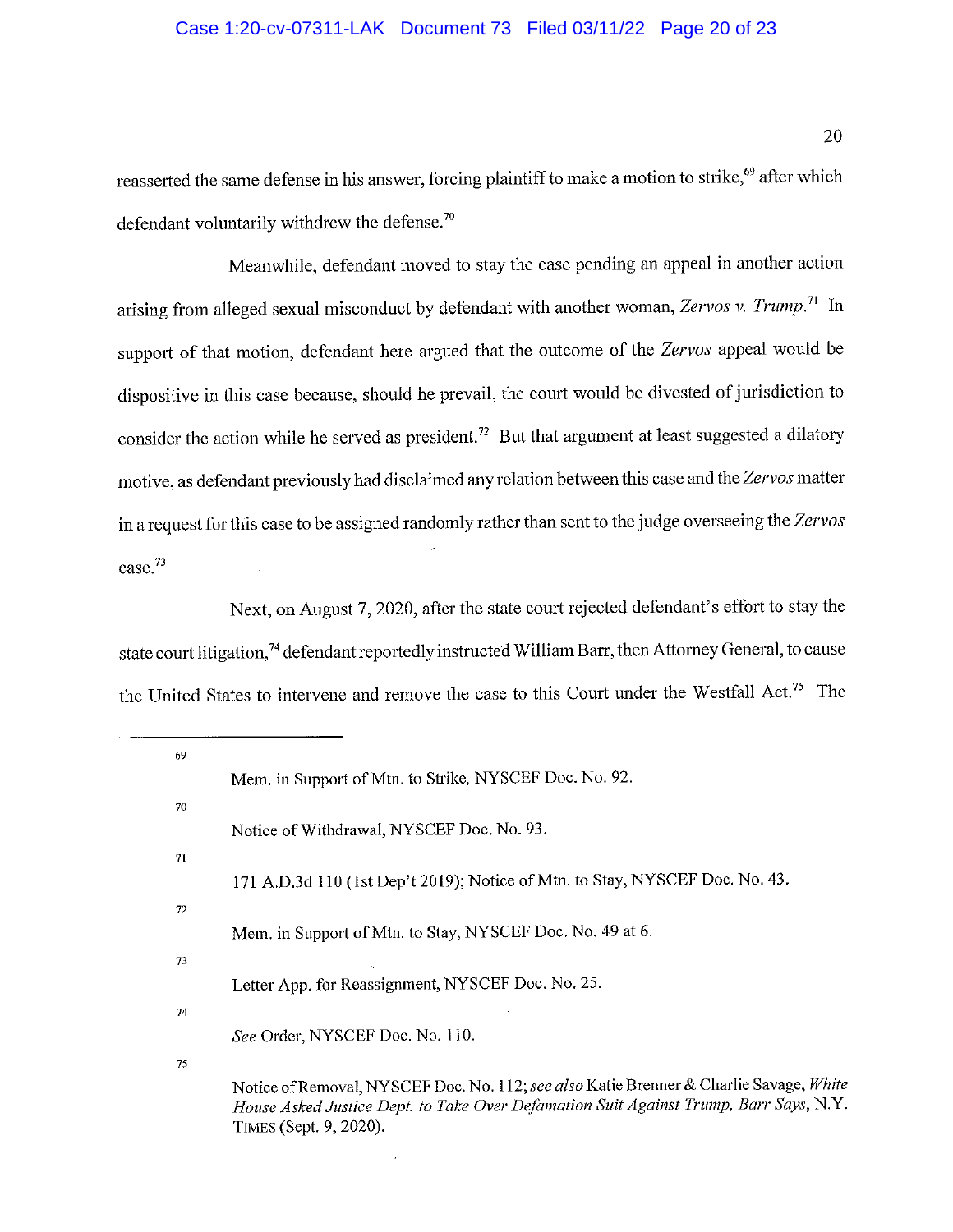### Case 1:20-cv-07311-LAK Document 73 Filed 03/11/22 Page 21 of 23

Department of Justice then moved, unsuccessfully, to substitute the United States as the defendant in place of Mr. Trump.<sup>76</sup>

Taken together, these actions demonstrate that defendant's litigation tactics have had a dilatory effect and, indeed, strongly suggest that he is acting out of a strong desire to delay any opportunity plaintiff may have to present her case against him. That conclusion draws further support from the facts that (1) the plaintiff is the only percipient witness (other than the defendant) to the alleged rape, and (2) she is 78 years of age. The relevance of these facts is obvious.

Finally, if there were serious doubt about defendant's dilatory purpose, it would be eliminated or vastly diminished by his contention that the Court should not pass on the futility of amendment in ruling on the motion for leave to amend.

Defendant argues his motion should be granted because the anti-SLAPP law opens "multiple avenues for redress" that otherwise would be unavailable to him," which include a motion to dismiss under CPLR 3211(g), a motion for summary judgment under CPLR 3212(h), and the accompanying stay of discovery and special award of costs and attorneys' fees. He argues that leave to amend should be granted without considering the futility of the amendment in order to leave him free to attempt to use these procedural mechanisms at "any point during the litigation."<sup>78</sup> He wishes to engage in separate motion practice whenever he might seek to take advantage of one of those

 $76$ 

78

77

Id.

See Notice of Mtn. to Substitute (Dkt. 3).

This Court denied the motion. Opinion (Dkt. 32). Appeals from that decision are *sub judice* in the Second Circuit.

Dkt. 64 at 9.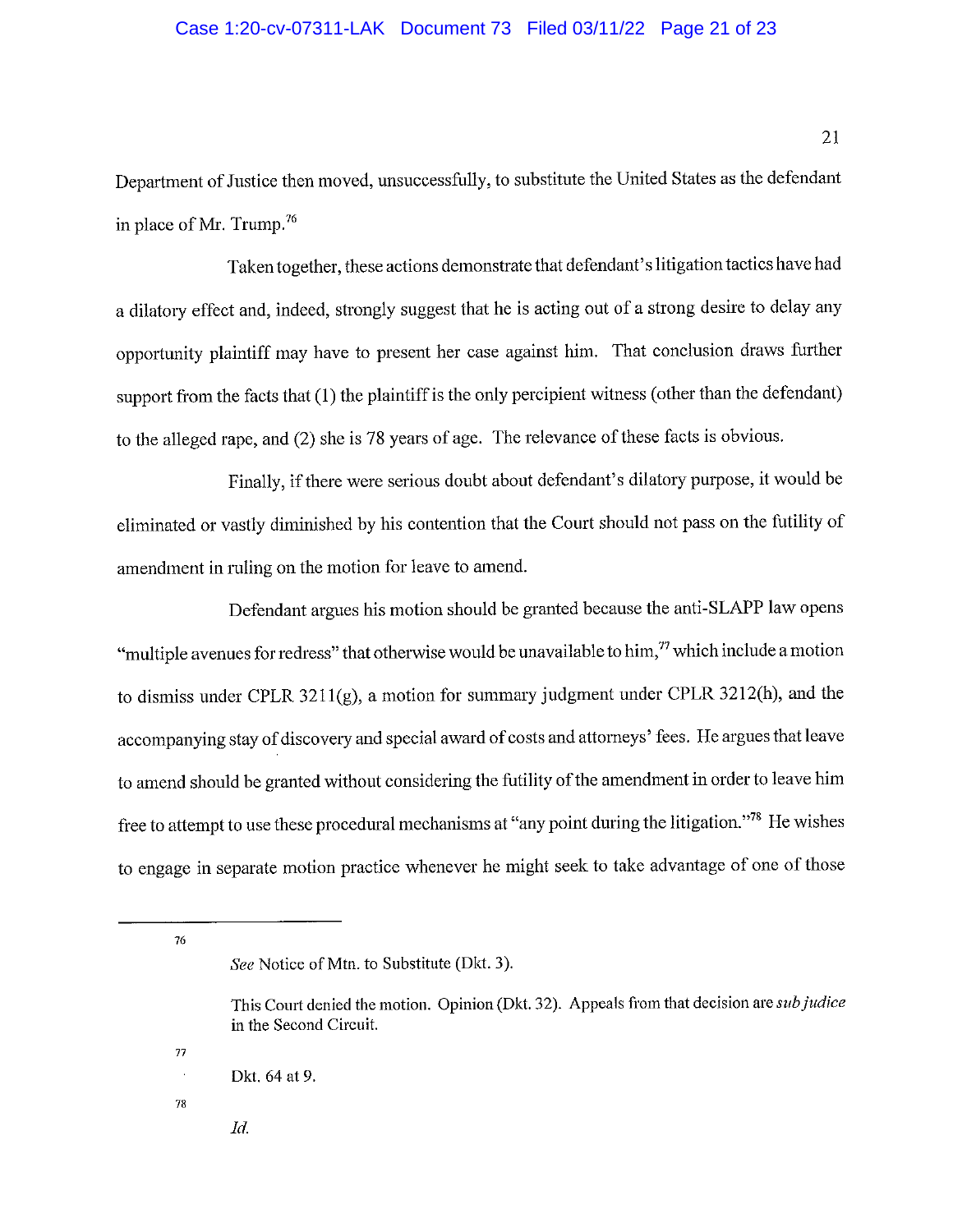"multiple avenues,"<sup>79</sup> thus needlessly delaying the case further and driving up the cost of litigating it. Moreover, when asked whether defendant, if allowed to amend, would "seek to stay all proceedings here until the anti-SLAPP law claim is resolved," defendant's counsel deflected the Court's question by insisting that that issue should be addressed only after an anti-SLAPP motion was filed.<sup>80</sup> Thus, the effect of granting defendant leave to amend without determining whether the proposed amendment would be futile – and quite likely the purpose of advocating that course – almost certainly would be to delay this action for no legitimate purpose.

In the Court's view, characterization of defendant's previous and threatened future actions as dilatory, in bad faith or unduly prejudicial would be a bootless exercise. They are, in varying degrees, all three.

Plaintiff's only claim in this case is a single count of defamation. It could have been tried and decided  $-$  one way or the other  $-$  long ago. The record convinces this Court that the defendant's litigation tactics, whatever their intent, have delayed the case to an extent that readily could have been far less. Granting leave to amend without considering the futility of the proposed amendment needlessly would make a regrettable situation worse by opening new avenues for significant further delay. That would unduly prejudice plaintiff which, in my view, is a motive for defendant's position on this motion.

79

80

Tr., at 5:9-6:3.

Tr., at 5:21-23, 13:22-14:4; Dkt. 66 at 6.